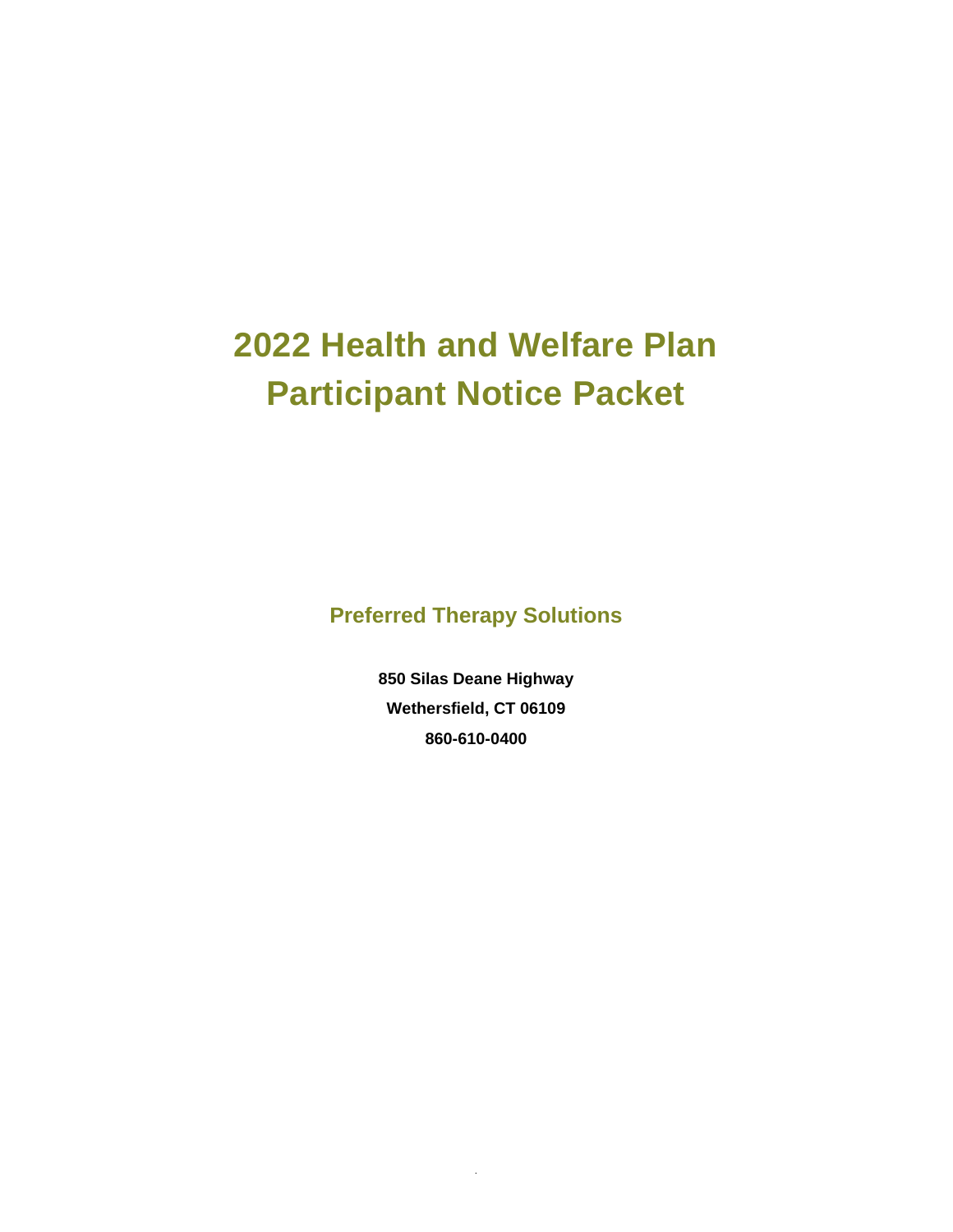#### TABLE OF CONTENTS

| Your Rights & Protections Against Surprise Medical Billing Effective January 1, 20221 |  |
|---------------------------------------------------------------------------------------|--|
|                                                                                       |  |
|                                                                                       |  |
|                                                                                       |  |
|                                                                                       |  |
|                                                                                       |  |
|                                                                                       |  |
|                                                                                       |  |
|                                                                                       |  |
|                                                                                       |  |
|                                                                                       |  |
|                                                                                       |  |
|                                                                                       |  |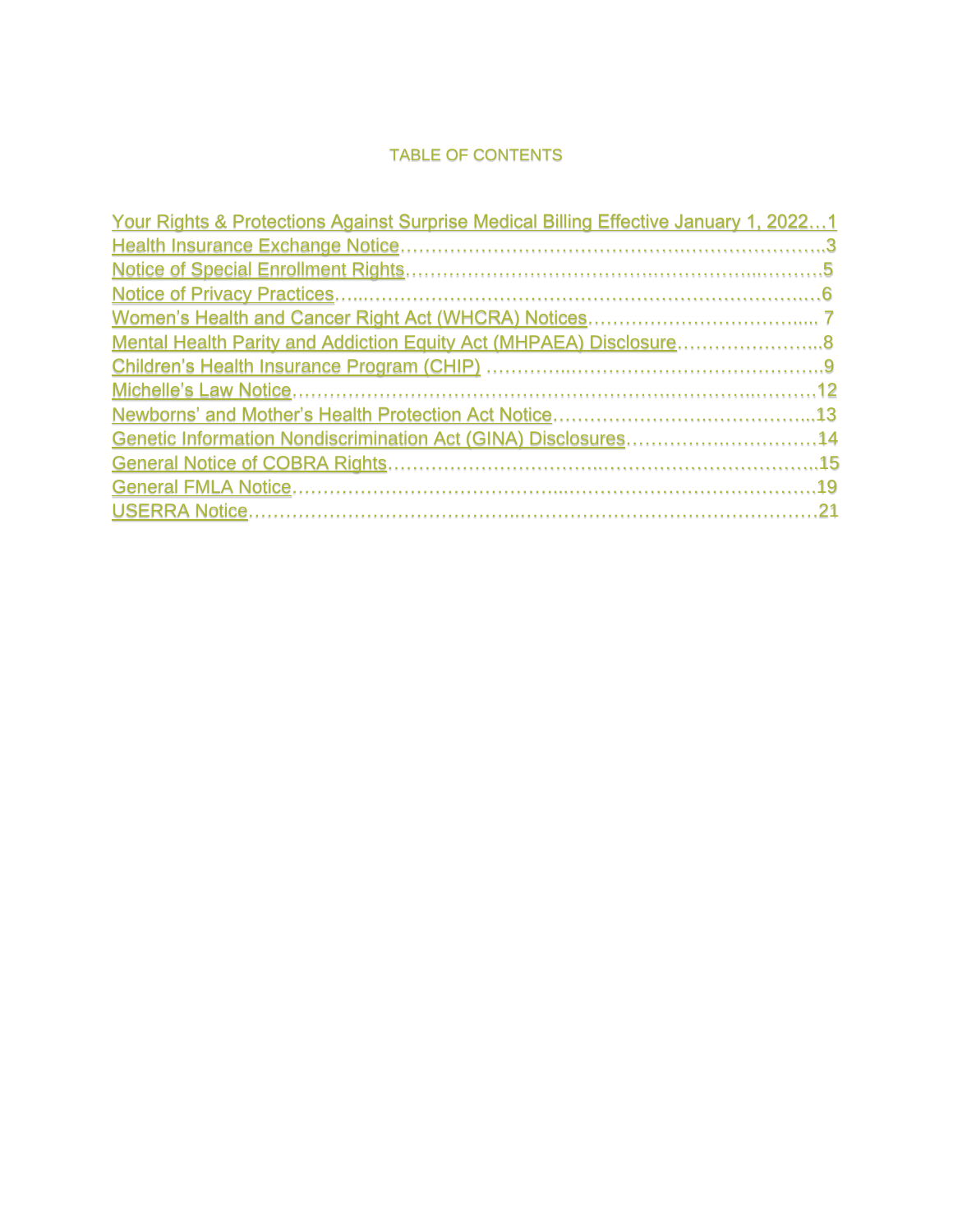## Your Rights and Protections Against Surprise Medical Bills **Effective January 1, 2022**

#### When you get emergency care or get treated by an out-of-network provider at an in-network hospital or ambulatory surgical center, you are protected from surprise billing or balance billing.

#### What is "balance billing" (sometimes called "surprise billing")?

When you see a doctor or other health care provider, you may owe certain out-of-pocket costs, such as a copayment, coinsurance, and/or a deductible. You may have other costs or have to pay the entire bill if you see a provider or visit a health care facility that isn't in your health plan's network.

"Out-of-network" describes providers and facilities that haven't signed a contract with your health plan. Out-of-network providers may be permitted to bill you for the difference between what your plan agreed to pay and the full amount charged for a service. This is called "**balance billing**." This amount is likely more than in-network costs for the same service and might not count toward your annual out-of-pocket limit.

"Surprise billing" is an unexpected balance bill. This can happen when you can't control who is involved in your care—like when you have an emergency or when you schedule a visit at an innetwork facility but are unexpectedly treated by an out-of-network provider.

You are protected from balance billing for:

#### *Emergency services*

If you have an emergency medical condition and get emergency services from an out-of-network provider or facility, the most the provider or facility may bill you is your plan's in-network cost-sharing amount (such as copayments and coinsurance). You **can't** be balance billed for these emergency services. This includes services you may get after you're in stable condition, unless you give written consent and give up your protections not to be balanced billed for these post-stabilization services.

#### *Certain services at an in-network hospital or ambulatory surgical center*

When you get services from an in-network hospital or ambulatory surgical center, certain providers there may be out-of-network. In these cases, the most those providers may bill you is your plan's innetwork cost-sharing amount. This applies to emergency medicine, anesthesia, pathology, radiology, laboratory, neonatology, assistant surgeon, hospitalist, or intensivist services. These providers **can't**  balance bill you and may **not** ask you to give up your protections not to be balance billed.

If you get other services at these in-network facilities, out-of-network providers **can't** balance bill you, unless you give written consent and give up your protections.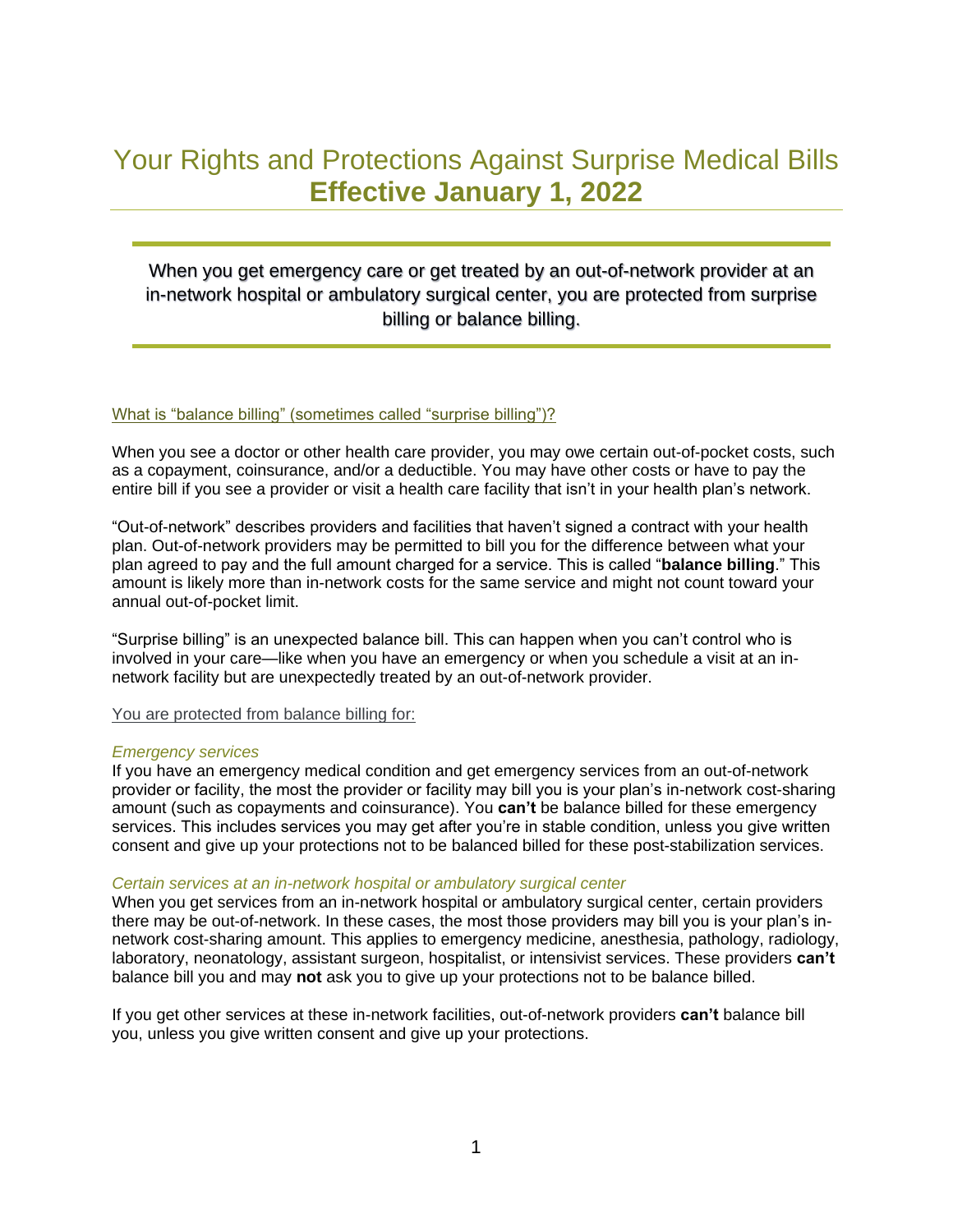**You're never required to give up your protections from balance billing. You also aren't required to get care out-of-network. You can choose a provider or facility in your plan's network.**

When balance billing isn't allowed, you also have the following protections:

- You are only responsible for paying your share of the cost (like the copayments, coinsurance, and deductibles that you would pay if the provider or facility was in-network). Your health plan will pay out-of-network providers and facilities directly.
- Your health plan generally must:
	- $\circ$  Cover emergency services without requiring you to get approval for services in advance (prior authorization).
	- o Cover emergency services by out-of-network providers.
	- $\circ$  Base what you owe the provider or facility (cost-sharing) on what it would pay an in-network provider or facility and show that amount in your explanation of benefits.
	- $\circ$  Count any amount you pay for emergency services or out-of-network services toward your deductible and out-of-pocket limit.

**If you believe you've been wrongly billed**, you may contact your plan administrator for more information on your rights. The federal government is developing a complaints process for consumers who believe they have been wrongly billed.

Visit this website for more information about your rights under federal law: <https://www.cms.gov/nosurprises>

#### **State Balance Billing Laws & Protections**

In addition to the federal balance billing protections, state protection laws may apply. Approximately 13 states have implemented broad-based surprise billing laws while many other states have laws that address certain issues related to surprise billing. These state laws differ significantly in a variety of ways, including (1) to which types of plans or carriers, items, services, and specialties the laws apply; (2) how the laws determine the applicable out-of-network payment amounts; (3) the methodology used to resolve payment disputes; and (4) how they interact – and whether they are superseded by – federal law. These state laws generally apply only to fully-insured plans, and may have limited applicability to out-of-state providers. Contact your state insurance department or your plan administrator for more information about whether and to what extent state balance-billing protections apply.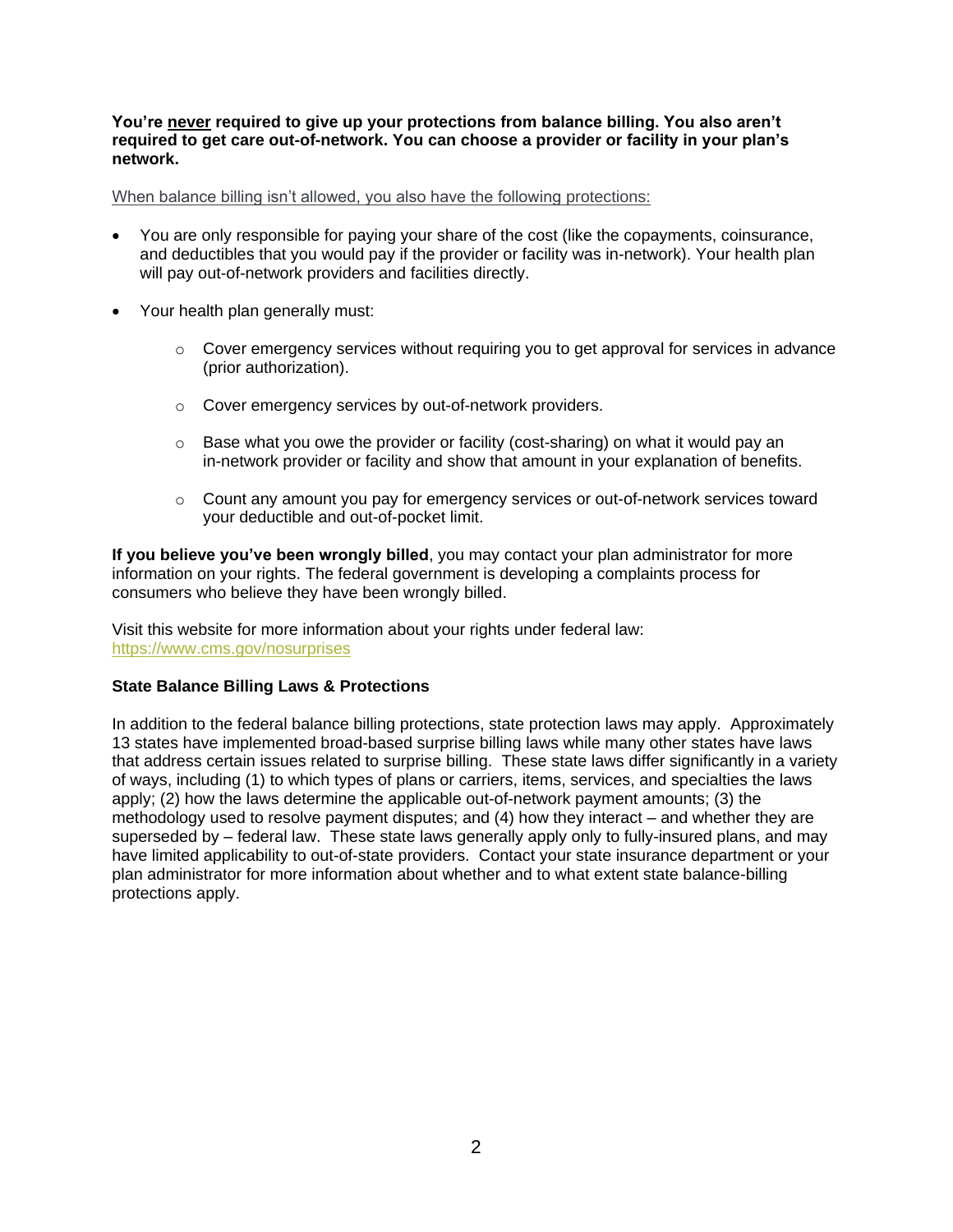# Health Insurance Exchange Notice

#### *For Employers Who Offer a Health Plan to Some or All Employees*

### Health Insurance Marketplace Coverage Options and Your Health Coverage PART A: General Information

To assist you as you evaluate options for you and your family, this notice provides some basic information about the Health Insurance Marketplace and employment-based health coverage offered by your employer.

#### *What is the Health Insurance Marketplace?*

The Marketplace is designed to help you find health insurance that meets your needs and fits your budget. The Marketplace offers "one-stop shopping" to find and compare private health insurance options. You may also be eligible for a new kind of tax credit that lowers your monthly premium right away.

#### *Can I save money on my health insurance premiums in the Marketplace?*

You may qualify to save money and lower your monthly premium, but only if your employer does not offer coverage, or offers coverage that doesn't meet certain standards. The savings on your premium that you're eligible for depends on your household income.

#### *Does employer health coverage affect eligibility for premium savings through the Marketplace?*

Yes. If you have an offer of health coverage from your employer that meets certain standards, you will not be eligible for a tax credit through the Marketplace and may wish to enroll in your employer's health plan. However, you may be eligible for a tax credit that lowers your monthly premium, or a reduction in certain cost-sharing if your employer does not offer coverage to you at all or does not offer coverage that meets certain standards. If the cost of a plan from your employer that would cover you (and not any other members of your family) is more than 9.5% of your household income for the year, or if the coverage your employer provides does not meet the "minimum value" standard set by the Affordable Care Act, you may be eligible for a tax credit.<sup>5</sup>

**Note:** If you purchase a health plan through the Marketplace instead of accepting health coverage offered by your employer, then you may lose the employer contribution (if any) to the employeroffered coverage. Also, this employer contribution -as well as your employee contribution to employer-offered coverage- is often excluded from income for Federal and State income tax purposes. Your payments for coverage through the Marketplace are made on an after-tax basis.

#### How Can I Get More Information?

For more information about your coverage offered by your employer, please check your summary plan description or contact:

850 Silas Deane Highway Wethersfield, CT 06109 860-610-0400 Email: Svogt@preftherapy.com

<sup>5</sup> An employer-sponsored health plan meets the "minimum value standard" if the plan's share of the total allowed benefit costs covered by the plan is no less than 60 percent of such costs.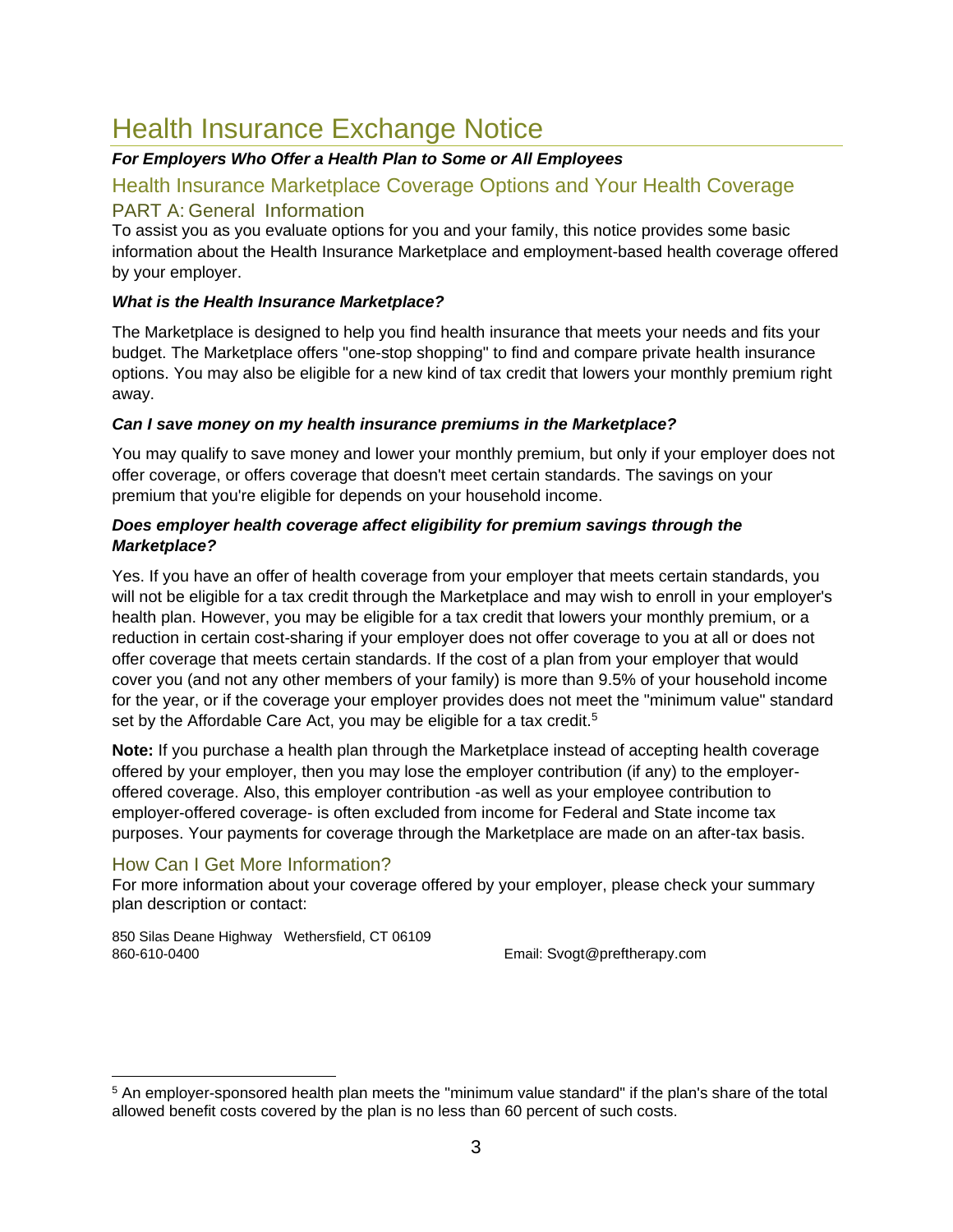The Marketplace can help you evaluate your coverage options, including your eligibility for coverage through the Marketplace and its cost. Please visit [HealthCare.gov f](http://www.healthcare.gov/)or more information, including an online application for health insurance coverage and contact information for a Health Insurance Marketplace in your area.

### PART B: Information About Health Coverage Offered by Your Employer

This section contains information about any health coverage offered by your employer. If you decide to complete an application for coverage in the Marketplace, you will be asked to provide this information. This information is numbered to correspond to the Marketplace application.

| 3. Employer name                                                               | 4. Employer Identification Number (EIN)    |             |  |
|--------------------------------------------------------------------------------|--------------------------------------------|-------------|--|
| <b>Preferred Therapy Solutions</b>                                             | 06-1109690                                 |             |  |
| 5. Employer address                                                            | 6. Employer phone number                   |             |  |
| 850 Silas Deane Highway                                                        | 860-610-0400                               |             |  |
| 7. City                                                                        | 8. State                                   | 9. ZIP code |  |
| Wethersfield                                                                   | <b>CT</b>                                  | 06109       |  |
| 10. Who can we contact about employee health coverage at this job?<br>Sam Vogt |                                            |             |  |
| 11. Phone number<br>860-610-0400                                               | 12. Email address<br>Svogt@preftherapy.com |             |  |

Note: Even if your employer intends your coverage to be affordable, you may still be eligible for a premium discount through the Marketplace. The Marketplace will use your household income, along with other factors, to determine whether you may be eligible for a premium discount. If, for example, your wages vary from week to week (perhaps you are an hourly employee or you work on a commission basis), if you are newly employed mid-year, or if you have other income losses, you may still qualify for a premium discount.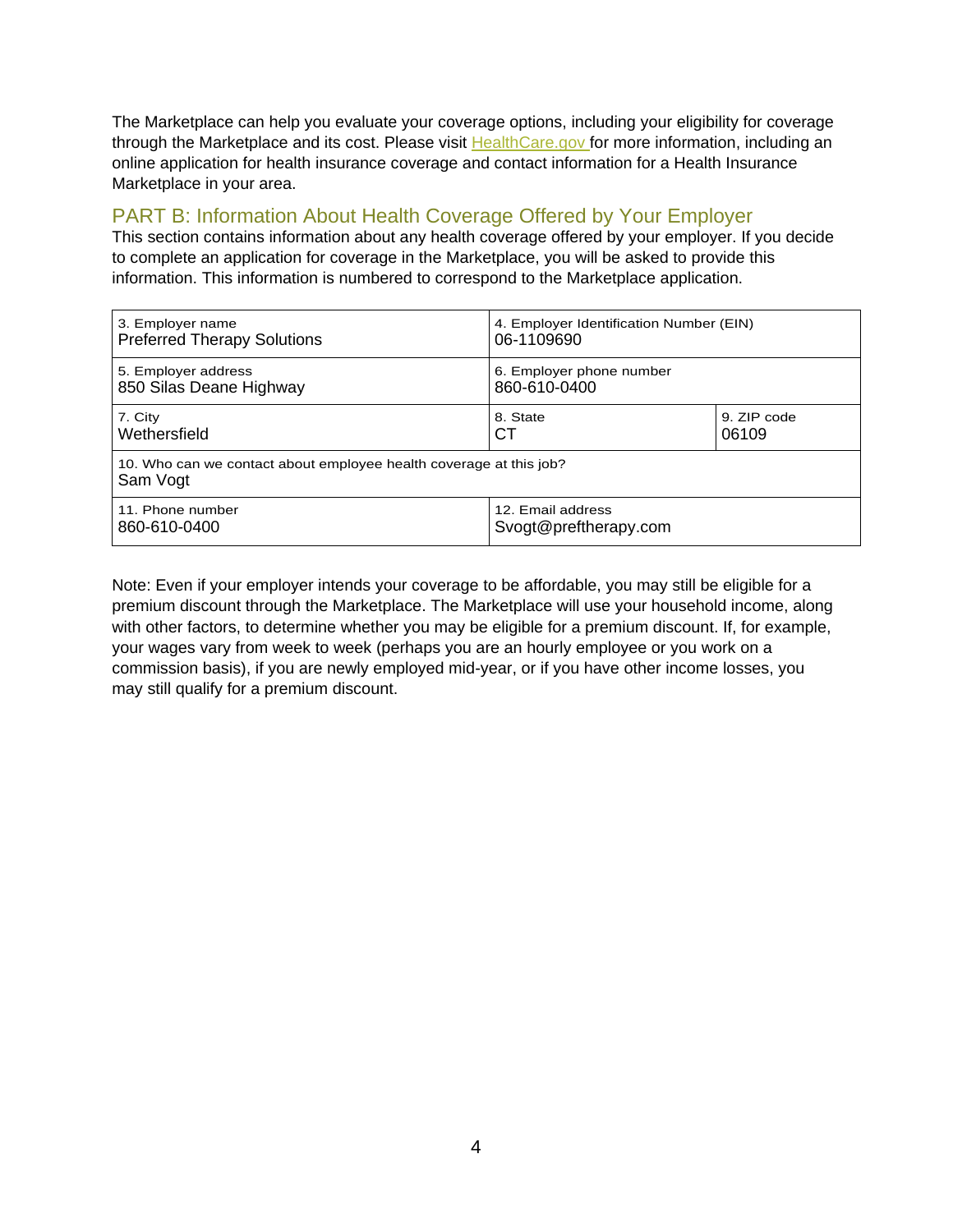# Notice of Special Enrollment Rights

If you are declining enrollment for yourself or your dependents (including your spouse) because of other health insurance or group health plan coverage, you may be able to enroll yourself and your dependents in this plan if you or your dependents lose eligibility for that other coverage (or if the employer stops contributing toward your or your dependents' other coverage). However, you must request enrollment within 30 days after your or your dependents' other coverage ends (or after the employer stops contributing toward the other coverage).

If you have a new dependent as a result of marriage, birth, adoption, or placement for adoption, you may be able to enroll yourself and your dependents. However, you must request enrollment within 30 days after the marriage, birth, adoption, or placement for adoption.

If you or your dependent(s) lose coverage under a state Children's Health Insurance Program (CHIP) or Medicaid, you may be able to enroll yourself and your dependents. However, you must request enrollment within 60 days after the loss of CHIP or Medicaid coverage.

If you or your dependent(s) become eligible to receive premium assistance under a state CHIP or Medicaid, you may be able to enroll yourself and your dependents. However, you must request enrollment within 60 days of the determination of eligibility for premium assistance from state CHIP or Medicaid.

To request special enrollment or obtain more information, contact your plan administrator.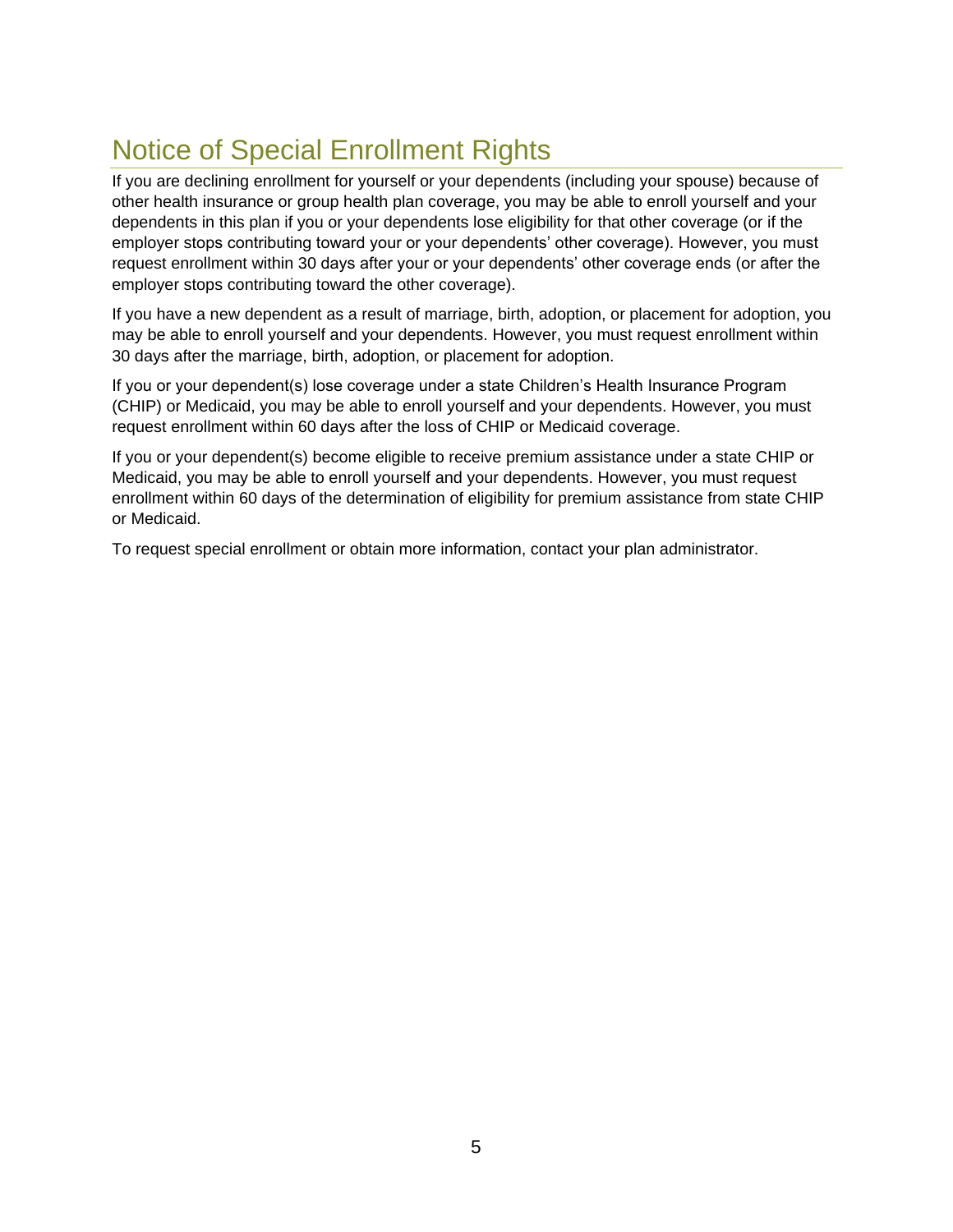# Notice of Privacy Practices

In compliance with the Health Insurance Portability and Accountability Act of 1996 (HIPAA), your health plan recognizes your right to privacy in matters related to the disclosure of health-related information. The Notice of Privacy Practices *(provided in the plan certificate booklet)* details the steps your plan has taken to assure your privacy is protected. The Notice also explains your rights under HIPAA. A copy of this notice is available to you at any time, free of charge, by request through your health plan.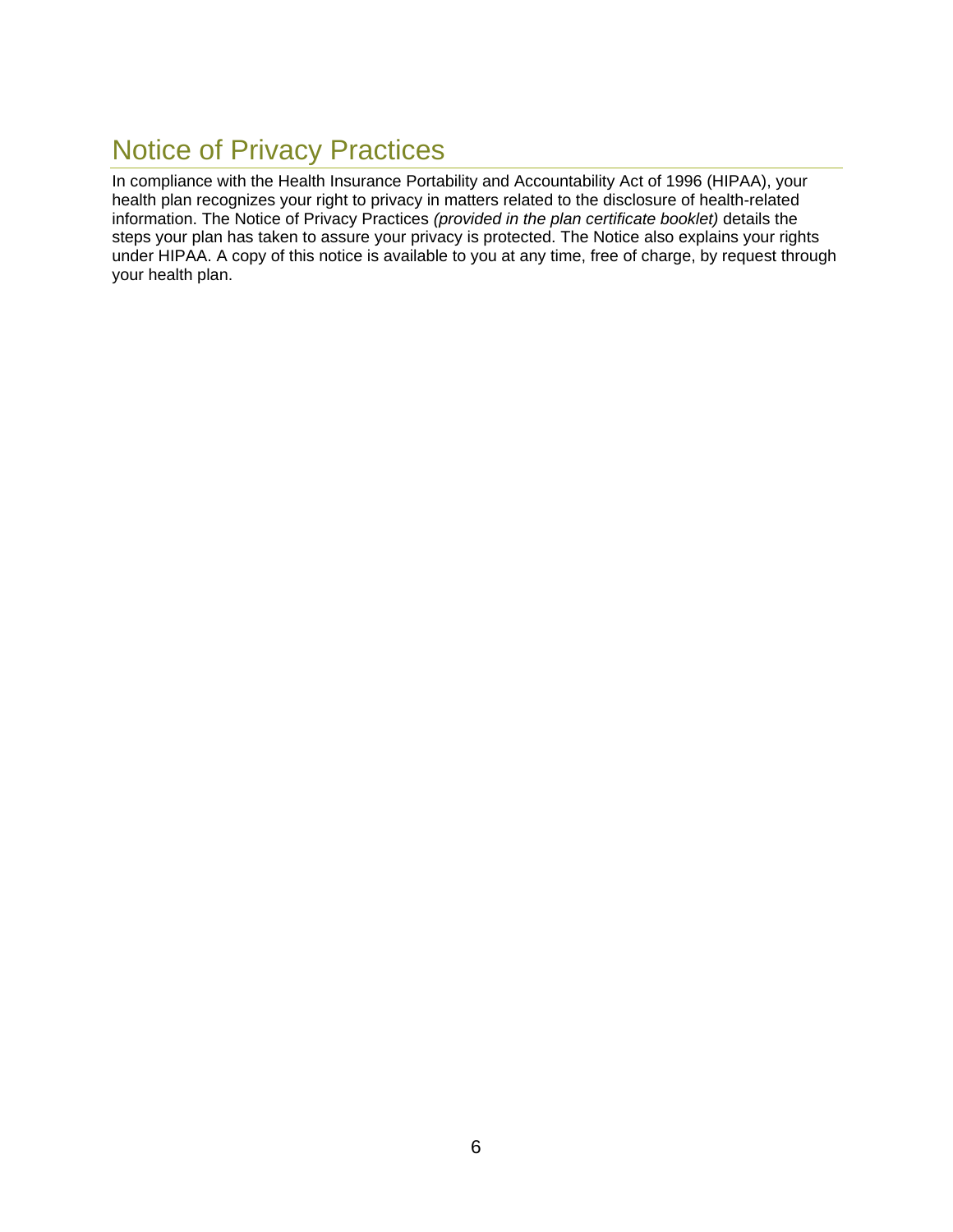# Women's Health and Cancer Rights Act (WHCRA) Notice

If you have had or are going to have a mastectomy, you may be entitled to certain benefits under the Women's Health and Cancer Rights Act of 1998 (WHCRA). For individuals receiving mastectomyrelated benefits, coverage will be provided in a manner determined in consultation with the attending physician and the patient, for:

- All stages of reconstruction of the breast on which the mastectomy was performed;
- Surgery and reconstruction of the other breast to produce a symmetrical appearance;
- Prostheses; and
- Treatment of physical complications of the mastectomy, including lymphedema.

These benefits will be provided subject to the same deductibles and coinsurance applicable to other medical and surgical benefits provided under this plan. Therefore, the deductibles and coinsurance you will be subject to depends on the coverage provided by your health plan.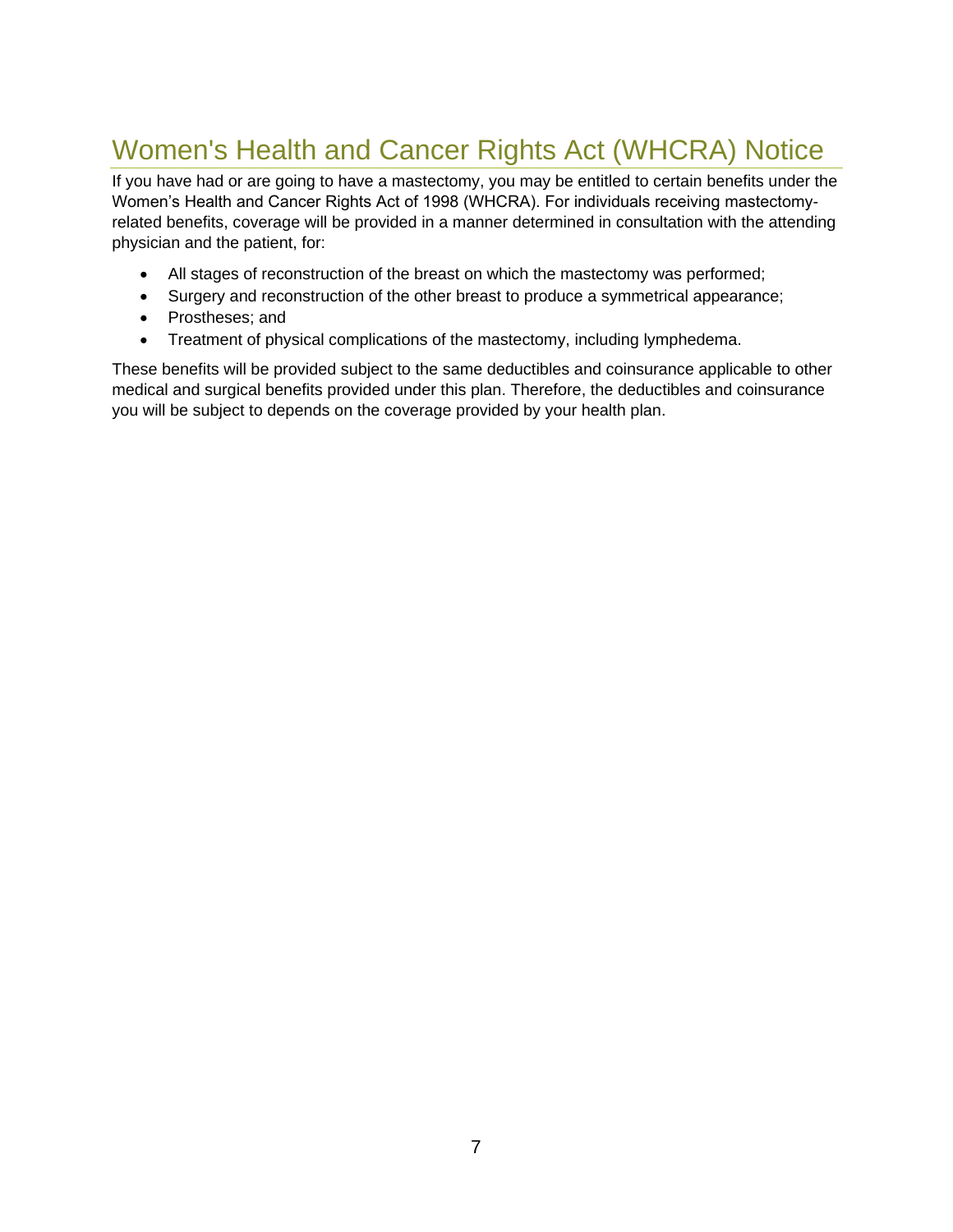# Mental Health Parity and Addiction Equity Act (MHPAEA) **Disclosure**

The Mental Health Parity and Addiction Equity Act of 2008 generally requires group health plans and health insurance issuers to ensure that financial requirements (such as co-pays and deductibles) and treatment limitations (such as annual visit limits) applicable to mental health or substance use disorder benefits are no more restrictive than the predominant requirements or limitations applied to substantially all medical/surgical benefits. For information regarding the criteria for medical necessity determinations made with respect to mental health or substance use disorder benefits, please contact your plan administrator at 860-610-0400.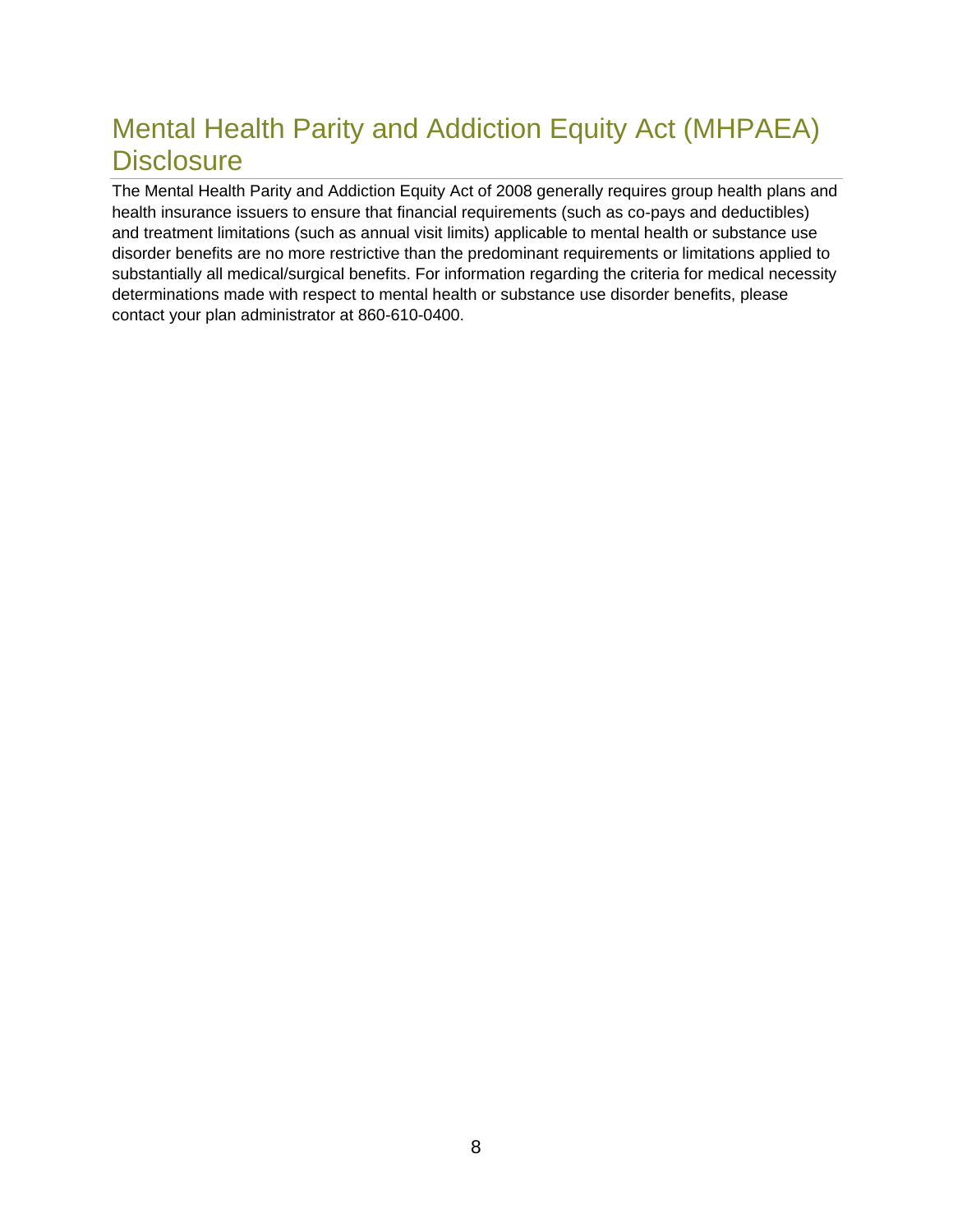# **Premium Assistance Under Medicaid and the Children's Health Insurance Program (CHIP)**

If you or your children are eligible for Medicaid or CHIP and you're eligible for health coverage from your employer, your state may have a premium assistance program that can help pay for coverage, using funds from their Medicaid or CHIP programs. If you or your children aren't eligible for Medicaid or CHIP, you won't be eligible for these premiumassistance programs but you may be able to buy individual insurance coverage through the Health Insurance Marketplace. For more information, visit **[www.healthcare.gov](http://www.healthcare.gov/)**.

If you or your dependents are already enrolled in Medicaid or CHIP and you live in a State listed below, contact your State Medicaid or CHIP office to find out if premium assistance is available.

If you or your dependents are NOT currently enrolled in Medicaid or CHIP, and you think you or any of your dependents might be eligible for either of these programs, contact your State Medicaid or CHIP office or dial **1-877-KIDS NOW** or **[www.insurekidsnow.gov](http://www.insurekidsnow.gov/)** to find out how to apply. If you qualify, ask your state if it has a program that might help you pay the premiums for an employer-sponsored plan.

If you or your dependents are eligible for premium assistance under Medicaid or CHIP, as well as eligible under your employer plan, your employer must allow you to enroll in your employer plan if you aren't already enrolled. This is called a "special enrollment" opportunity, and **you must request coverage within 60 days of being determined eligiblefor premium assistance**. If you have questions about enrolling in your employer plan, contact the Department of Labor at **[www.askebsa.dol.gov](http://www.askebsa.dol.gov/)** or call **1-866-444-EBSA (3272)**.

**If you live in one of the following states, you may be eligible for assistance paying your employer health plan premiums. The following list of states is current as of January 31, 2022. Contact your State for more informationon eligibility –**

| <b>ALABAMA-Medicaid</b>                                                                                                                                                                                                            | <b>CALIFORNIA-Medicaid</b>                                                                                                                                                                                                                                                                                                                                                                                                                                     |
|------------------------------------------------------------------------------------------------------------------------------------------------------------------------------------------------------------------------------------|----------------------------------------------------------------------------------------------------------------------------------------------------------------------------------------------------------------------------------------------------------------------------------------------------------------------------------------------------------------------------------------------------------------------------------------------------------------|
| Website:<br>http://myalhipp.com/<br>Phone: 1-855-692-5447                                                                                                                                                                          | Website:<br>Health Insurance Premium Payment (HIPP)<br>Programhttp://dhcs.ca.gov/hipp<br>Phone: 916-445-8322<br>Fax: 916-440-5676<br>Email: hipp@dhcs.ca.gov                                                                                                                                                                                                                                                                                                   |
| <b>ALASKA-Medicaid</b>                                                                                                                                                                                                             | <b>COLORADO-Health First Colorado</b><br>(Colorado's Medicaid Program) & Child Health<br><b>Plan Plus (CHP+)</b>                                                                                                                                                                                                                                                                                                                                               |
| The AK Health Insurance Premium Payment<br>ProgramWebsite: http://myakhipp.com/<br>Phone: 1-866-251-4861<br>Email: CustomerService@MyAKHIPP.com<br>Medicaid Eligibility:<br>http://dhss.alaska.gov/dpa/Pages/medicaid/default.aspx | Health First Colorado Website:<br>https://www.healthfirstcolorado.com/<br>Health First Colorado Member Contact Center:<br>1-800-221-3943/ State Relay 711<br>CHP+: https://www.colorado.gov/pacific/hcpf/child-<br>health-plan-plus<br>CHP+ Customer Service: 1-800-359-1991/ State Relay<br>711 Health Insurance Buy-In Program<br>(HIBI):<br>https://www.colorado.gov/pacific/hcpf/health-<br>insurance-buy-program<br>HIBI Customer Service: 1-855-692-6442 |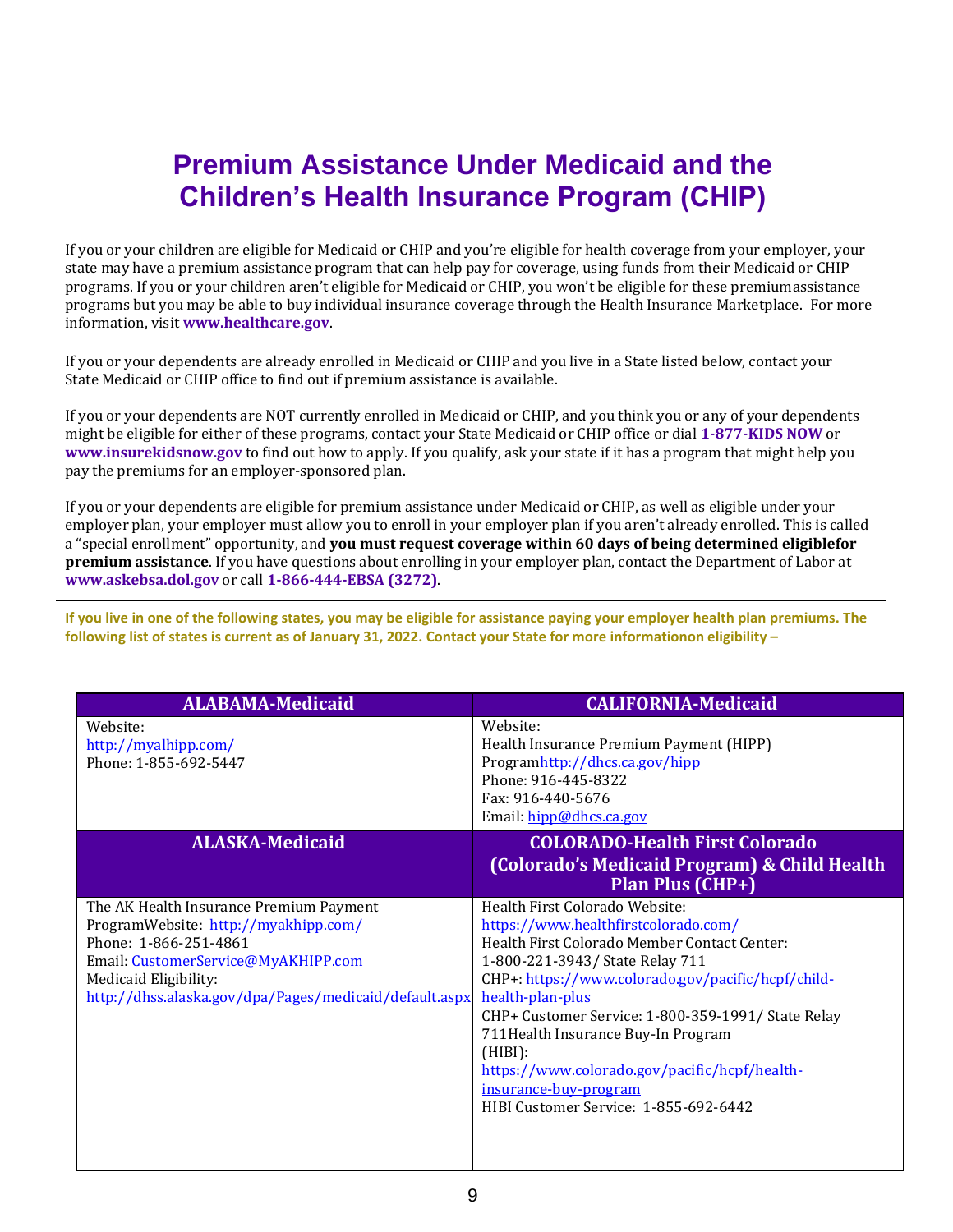| <b>ARKANSAS-Medicaid</b>                                                                                                                                                                                                                                                                                                            | <b>FLORIDA-Medicaid</b>                                                                                                                                                                                                                                                                  |
|-------------------------------------------------------------------------------------------------------------------------------------------------------------------------------------------------------------------------------------------------------------------------------------------------------------------------------------|------------------------------------------------------------------------------------------------------------------------------------------------------------------------------------------------------------------------------------------------------------------------------------------|
| Website: http://myarhipp.com/<br>Phone: 1-855-MyARHIPP (855-692-7447)                                                                                                                                                                                                                                                               | Website:<br>https://www.flmedicaidtplrecovery.com/flmedicaidtplrecover<br>y. com/hipp/index.html<br>Phone: 1-877-357-3268                                                                                                                                                                |
| <b>GEORGIA-Medicaid</b>                                                                                                                                                                                                                                                                                                             | <b>MAINE-Medicaid</b>                                                                                                                                                                                                                                                                    |
| A HIPP Website:<br>https://medicaid.georgia.gov/health-insurance-<br>premium-payment-program-hipp<br>Phone: 678-564-1162, Press<br>1GA CHIPRA Website:<br>https://medicaid.georgia.gov/programs/third-party-<br>liability/childrens-health-insurance-program-<br>reauthorization- act-2009-chipra<br>Phone: (678) 564-1162, Press 2 | <b>Enrollment Website:</b><br>https://www.maine.gov/dhhs/ofi/applications-<br>forms<br>Phone: 1-800-442-6003<br>TTY: Maine relay 711<br>Private Health Insurance Premium Webpage:<br>https://www.maine.gov/dhhs/ofi/applications-<br>forms Phone: -800-977-6740.<br>TTY: Maine relay 711 |
|                                                                                                                                                                                                                                                                                                                                     |                                                                                                                                                                                                                                                                                          |
|                                                                                                                                                                                                                                                                                                                                     |                                                                                                                                                                                                                                                                                          |
| <b>INDIANA-Medicaid</b><br>Healthy Indiana Plan for low-income adults 19-64<br>Website:<br>http://www.in.gov/fssa/hip/<br>Phone: 1-877-438-4479<br>All other Medicaid<br>Website:<br>https://www.in.gov/medicaid/Phone<br>1-800-457-4584                                                                                            | <b>MASSACHUSETTS-Medicaid and CHIP</b><br>Website: https://www.mass.gov/masshealth/pa<br>Phone: 1-800-862-4840                                                                                                                                                                           |
| <b>IOWA-Medicaid and CHIP (Hawki)</b>                                                                                                                                                                                                                                                                                               | <b>MINNESOTA-Medicaid</b>                                                                                                                                                                                                                                                                |
| Medicaid Website:<br>https://dhs.iowa.gov/ime/members<br>Medicaid Phone: 1-800-338-8366<br>Hawki Website:<br>http://dhs.iowa.gov/Hawki<br>Hawki Phone: 1-800-257-8563<br>HIPP Website:<br>https://dhs.iowa.gov/ime/members/medicaid-a-to-<br>z/hipp                                                                                 | Website:<br>https://mn.gov/dhs/people-we-serve/children-and-<br>families/health-care/health-care-programs/programs-<br>and-services/other-insurance.jsp<br>Phone: 1-800-657-3739                                                                                                         |
| HIPP Phone: 1-888-346-9562<br><b>KANSAS-Medicaid</b>                                                                                                                                                                                                                                                                                | <b>MISSOURI-Medicaid</b>                                                                                                                                                                                                                                                                 |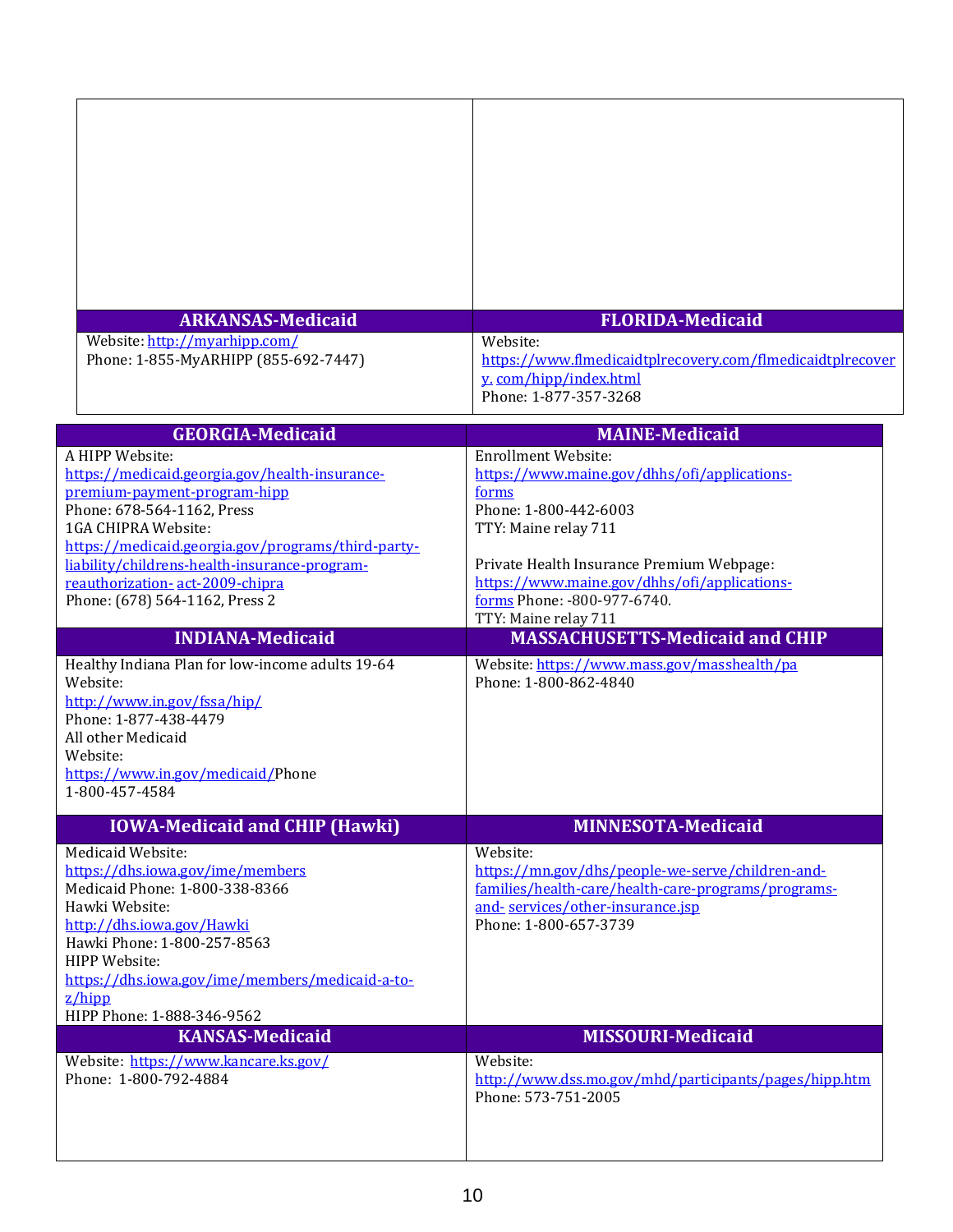| <b>KENTUCKY-Medicaid</b>                                                                                                                                                                                                                                                                                                                                    | <b>MONTANA-Medicaid</b>                                                                                            |
|-------------------------------------------------------------------------------------------------------------------------------------------------------------------------------------------------------------------------------------------------------------------------------------------------------------------------------------------------------------|--------------------------------------------------------------------------------------------------------------------|
| Kentucky Integrated Health Insurance Premium Payment<br>Program (KI-HIPP) Website:<br>https://chfs.ky.gov/agencies/dms/member/Pages/kihipp.<br>aspx Phone: 1-855-459-6328<br>Email: KIHIPP.PROGRAM@ky.gov<br><b>KCHIP</b> Website:<br>https://kidshealth.ky.gov/Pages/index.aspxPhone: 1-877-<br>524-4718<br>Kentucky Medicaid Website: https://chfs.ky.gov | Website:<br>http://dphhs.mt.gov/MontanaHealthcarePrograms/HIPP<br>Phone: 1-800-694-3084                            |
|                                                                                                                                                                                                                                                                                                                                                             |                                                                                                                    |
| <b>LOUISIANA-Medicaid</b>                                                                                                                                                                                                                                                                                                                                   | <b>NEBRASKA-Medicaid</b>                                                                                           |
| <u> Website: www.medicaid.la.gov</u> or <u>www.ldh.la.gov/lahipp</u><br>Phone: 1-888-342-6207 (Medicaid hotline) or 1-855-618-<br>5488 (LaHIPP)                                                                                                                                                                                                             | Website: http://www.ACCESSNebraska.ne.gov<br>Phone: 1-855-632-7633<br>Lincoln: 402-473-7000<br>Omaha: 402-595-1178 |

To see if any other states have added a premium assistance program since January 31, 2022, or for more information on special enrollment rights, contact either:

Employee Benefits Security Administration Centers for Medicare & Medicaid Services **[www.dol.gov/agencies/ebsa](https://www.dol.gov/agencies/ebsa) [www.cms.hhs.gov](http://www.cms.hhs.gov/)**

U.S. Department of Labor U.S. Department of Health and Human Services 1-866-444-EBSA (3272) 1-877-267-2323, Menu Option 4, Ext. 61565

#### **Paperwork Reduction Act Statement**

According to the Paperwork Reduction Act of 1995 (Pub. L. 104-13) (PRA), no persons are required to respond to a collection of information unless such collection displays a valid Office of Management and Budget (OMB) control number. The Department notes that a Federal agency cannot conduct or sponsor a collection of information unless it is approved by OMB under the PRA, and displays a currently valid OMB control number, and the public is not required to respond to a collection of information unless it displays a currently valid OMB control number. See 44 U.S.C. 3507. Also, notwithstanding any other provisions of law, no person shall be subject to penalty for failing to comply with a collection of information if the collection of information does not display a currently valid OMB control number. See 44 U.S.C. 3512.

The public reporting burden for this collection of information is estimated to average approximately seven minutes per respondent. Interested parties are encouraged to send comments regarding the burden estimate or any other aspect of this collection of information, including suggestions for reducing this burden, to the U.S. Department of Labor, Employee Benefits Security Administration, Office of Policy and Research, Attention: PRA Clearance Officer, 200 Constitution Avenue, N.W., Room N-5718, Washington, DC 20210 or email [ebsa.opr@dol.gov](mailto:ebsa.opr@dol.gov) and reference the OMB Control Number 1210-0137.

OMB Control Number 1210-0137 (expires 1/31/2023)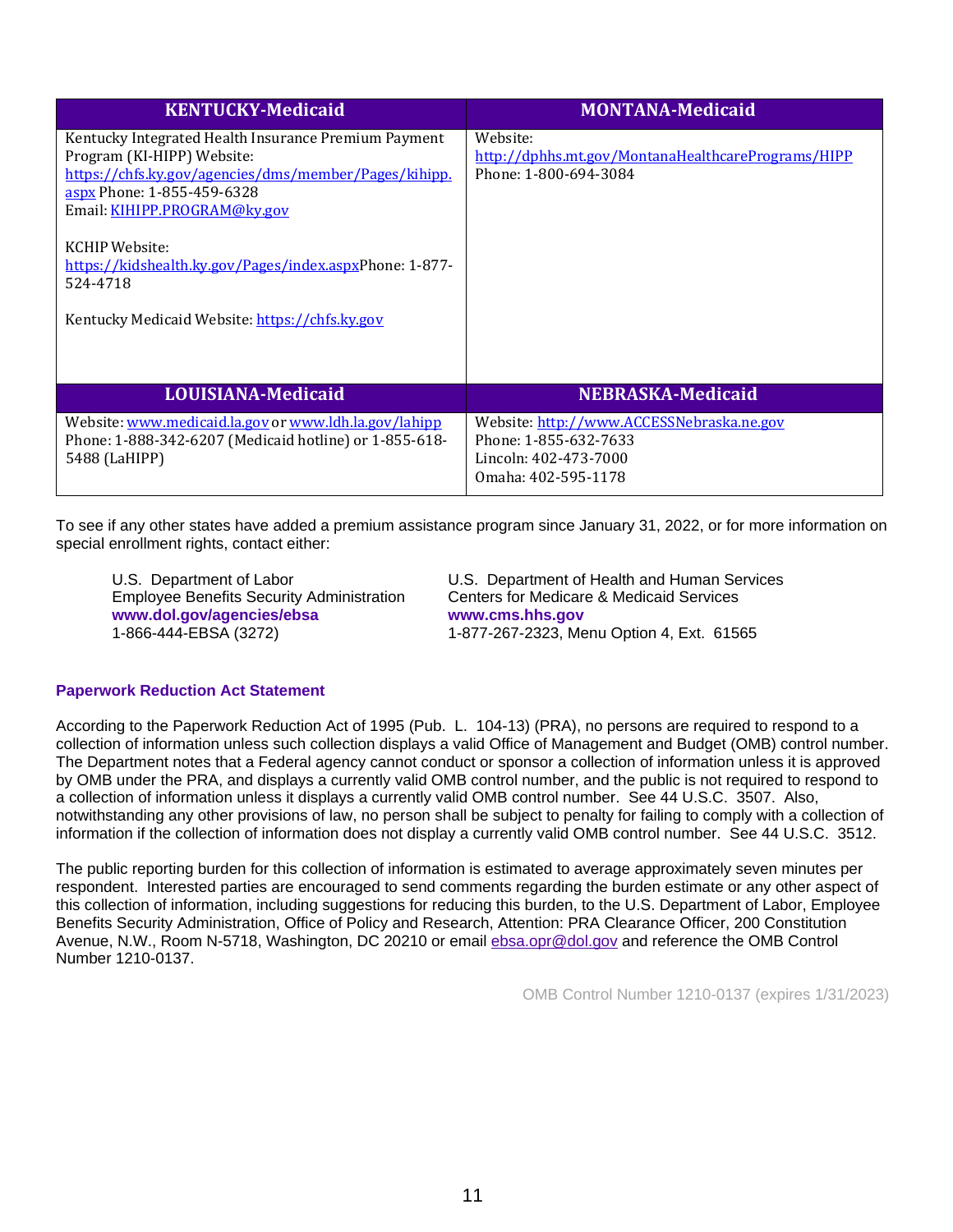# Michelle's Law Notice

Michelle's Law permits seriously ill or injured college students to continue coverage under a group health plan when they must leave school on a full-time basis due to their injury or illness and would otherwise lose coverage.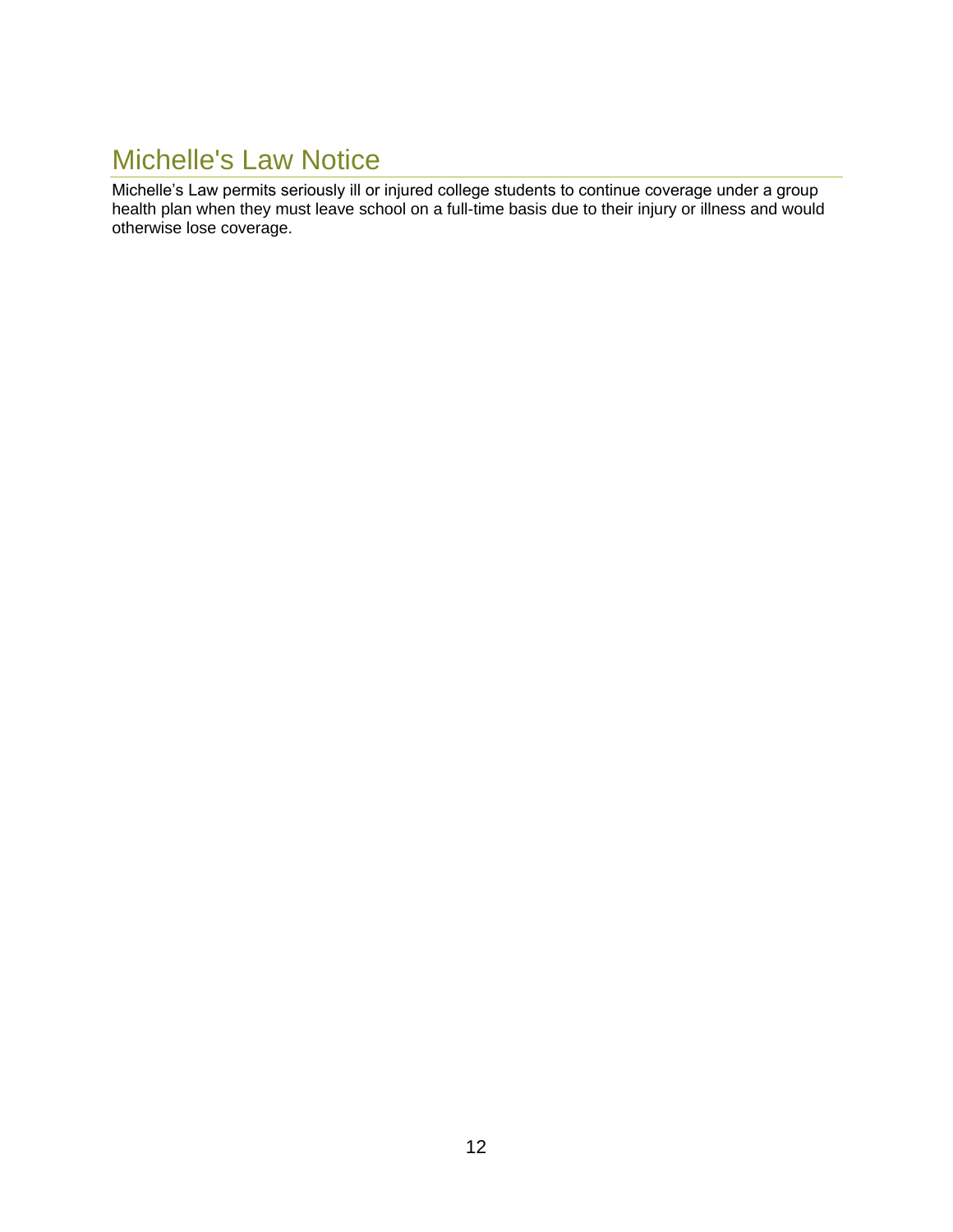# Newborns' and Mothers' Health Protection Act Notice

Group health plans and health insurance issuers generally may not, under Federal law, restrict benefits for any hospital length of stay in connection with childbirth for the mother or newborn child to less than 48 hours following a vaginal delivery, or less than 96 hours following a cesarean section. However, Federal law generally does not prohibit the mother's or newborn's attending provider, after consulting with the mother, from discharging the mother or her newborn earlier than 48 hours (or 96 hours as applicable). In any case, plans and issuers may not, under Federal law, require that a provider obtain authorization from the plan or the insurance issuer for prescribing a length of stay not in excess of 48 hours (or 96 hours).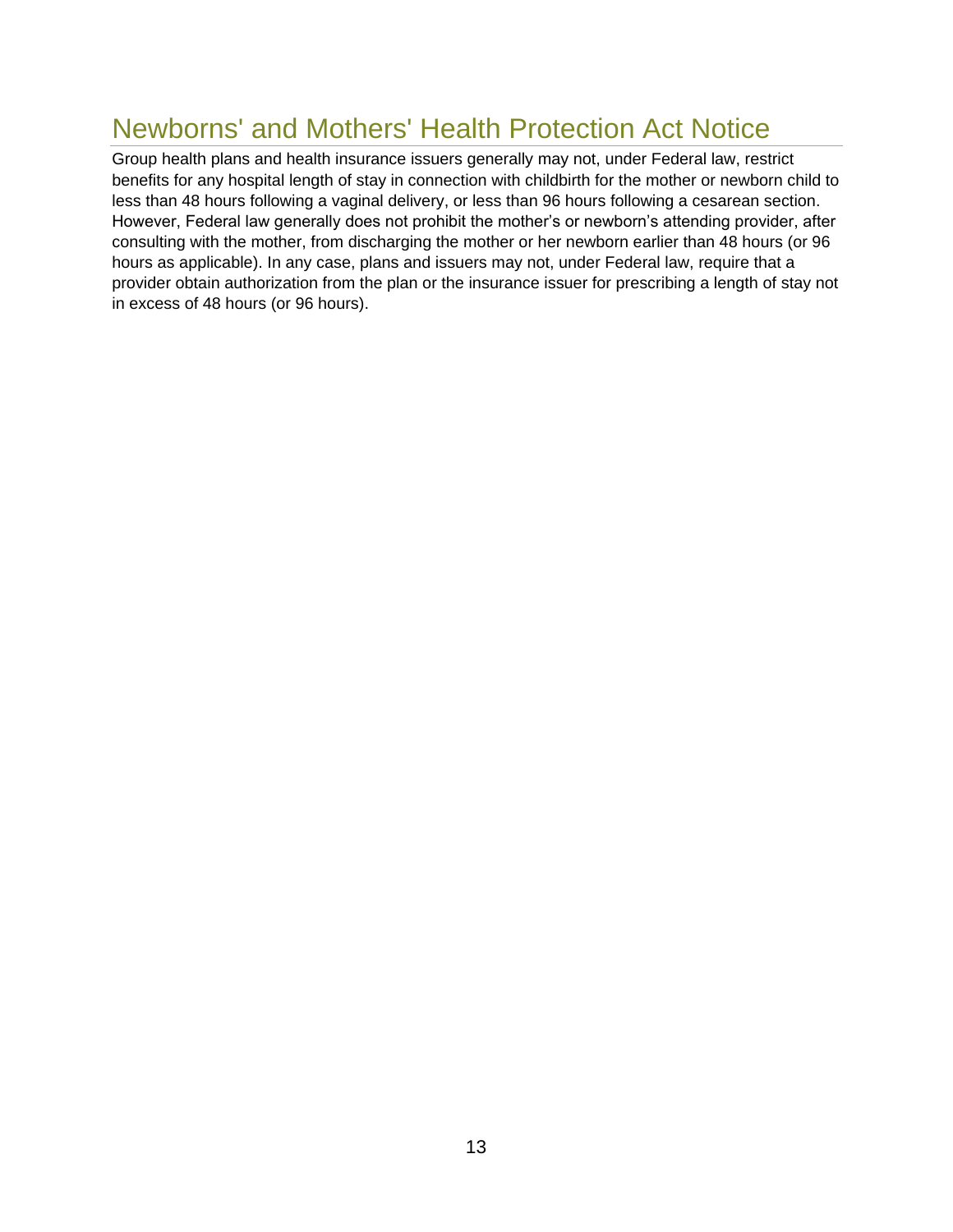# Genetic Information Nondiscrimination Act (GINA) **Disclosure**

### Genetic Information Nondiscrimination Act of 2008

The Genetic Information Nondiscrimination Act of 2008 ("GINA") protects employees against discrimination based on their genetic information. Unless otherwise permitted, your Employer may not request or require any genetic information from you or your family members.

The Genetic Information Nondiscrimination Act of 2008 (GINA) prohibits employers and other entities covered by GINA Title II from requesting or requiring genetic information of an individual or family member of the individual, except as specifically allowed by this law. To comply with this law, we are asking that you not provide any genetic information when responding to any request for medical information. "Genetic information," as defined by GINA, includes an individual's family medical history, the results of an individual's or family member's genetic tests, the fact that an individual or an individual's family member sought or received genetic services, and genetic information of a fetus carried by an individual or an individual's family member or an embryo lawfully held by an individual or family member receiving assistive reproductive services.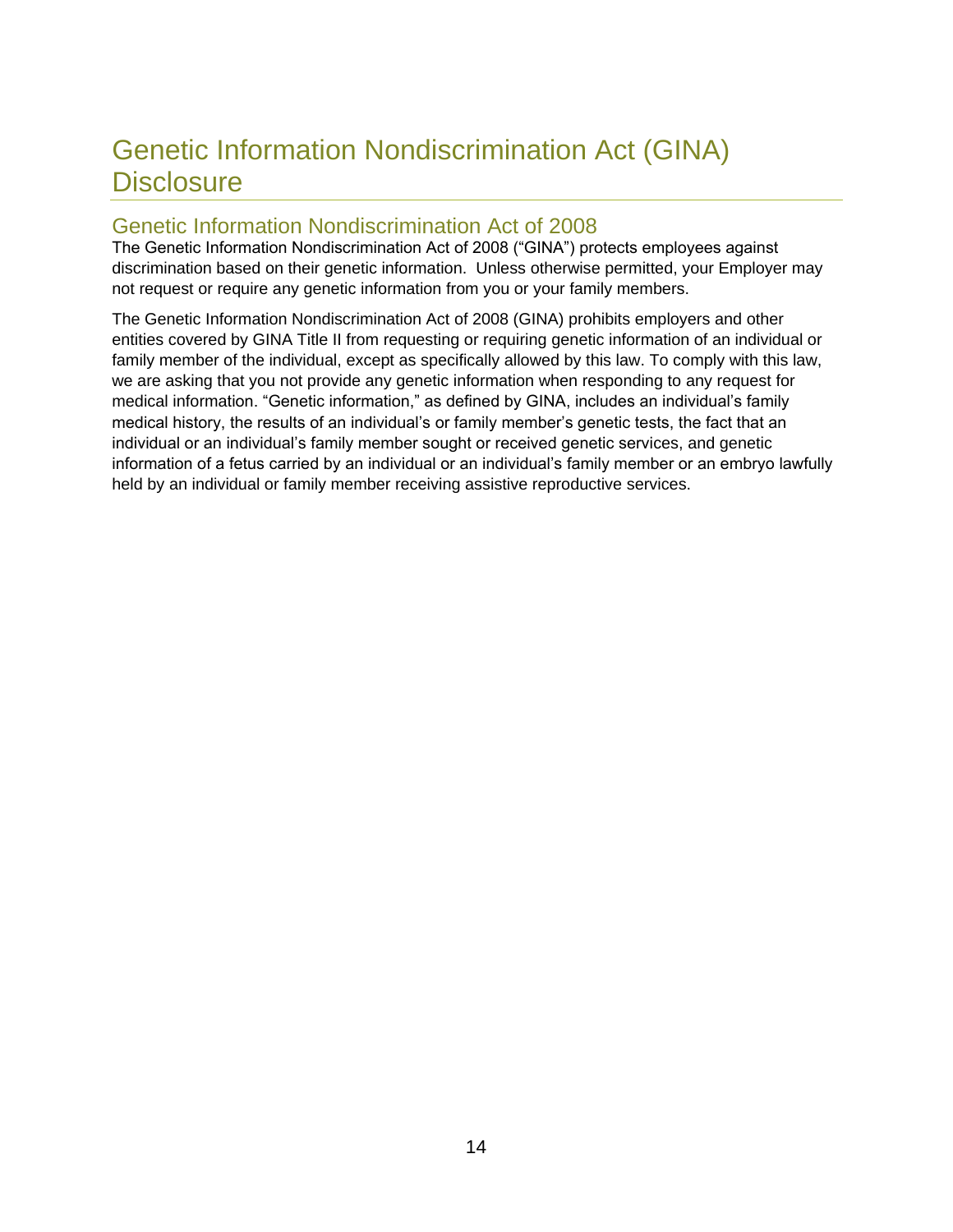# General Notice of COBRA Rights

*(For use by single-employer group health plans)*

## Continuation Coverage Rights Under COBRA

#### **Introduction**

You're getting this notice because you recently gained coverage under a group health plan (the Plan). This notice has important information about your right to COBRA continuation coverage, which is a temporary extension of coverage under the Plan. **This notice explains COBRA continuation coverage, when it may become available to you and your family, and what you need to do to protect your right to get it.** When you become eligible for COBRA, you may also become eligible for other coverage options that may cost less than COBRA continuation coverage.

The right to COBRA continuation coverage was created by a federal law, the Consolidated Omnibus Budget Reconciliation Act of 1985 (COBRA). COBRA continuation coverage can become available to you and other members of your family when group health coverage would otherwise end. For more information about your rights and obligations under the Plan and under federal law, you should review the Plan's Summary Plan Description or contact the Plan Administrator.

**You may have other options available to you when you lose group health coverage.** For example, you may be eligible to buy an individual plan through the Health Insurance Marketplace. By enrolling in coverage through the Marketplace, you may qualify for lower costs on your monthly premiums and lower out-of-pocket costs. Additionally, you may qualify for a 30-day special enrollment period for another group health plan for which you are eligible (such as a spouse's plan), even if that plan generally doesn't accept late enrollees.

#### What is COBRA continuation coverage?

COBRA continuation coverage is a continuation of Plan coverage when it would otherwise end because of a life event. This is also called a "qualifying event." Specific qualifying events are listed later in this notice. After a qualifying event, COBRA continuation coverage must be offered to each person who is a "qualified beneficiary." You, your spouse, and your dependent children could become qualified beneficiaries if coverage under the Plan is lost because of the qualifying event. Under the Plan, qualified beneficiaries who elect COBRA continuation coverage must pay for COBRA continuation coverage.

If you're an employee, you'll become a qualified beneficiary if you lose your coverage under the Plan because of the following qualifying events:

- Your hours of employment are reduced, or
- Your employment ends for any reason other than your gross misconduct.

If you're the spouse of an employee, you'll become a qualified beneficiary if you lose your coverage under the Plan because of the following qualifying events:

- Your spouse dies;
- Your spouse's hours of employment are reduced;
- Your spouse's employment ends for any reason other than his or her gross misconduct;
- Your spouse becomes entitled to Medicare benefits (under Part A, Part B, or both); or
- You become divorced or legally separated from your spouse.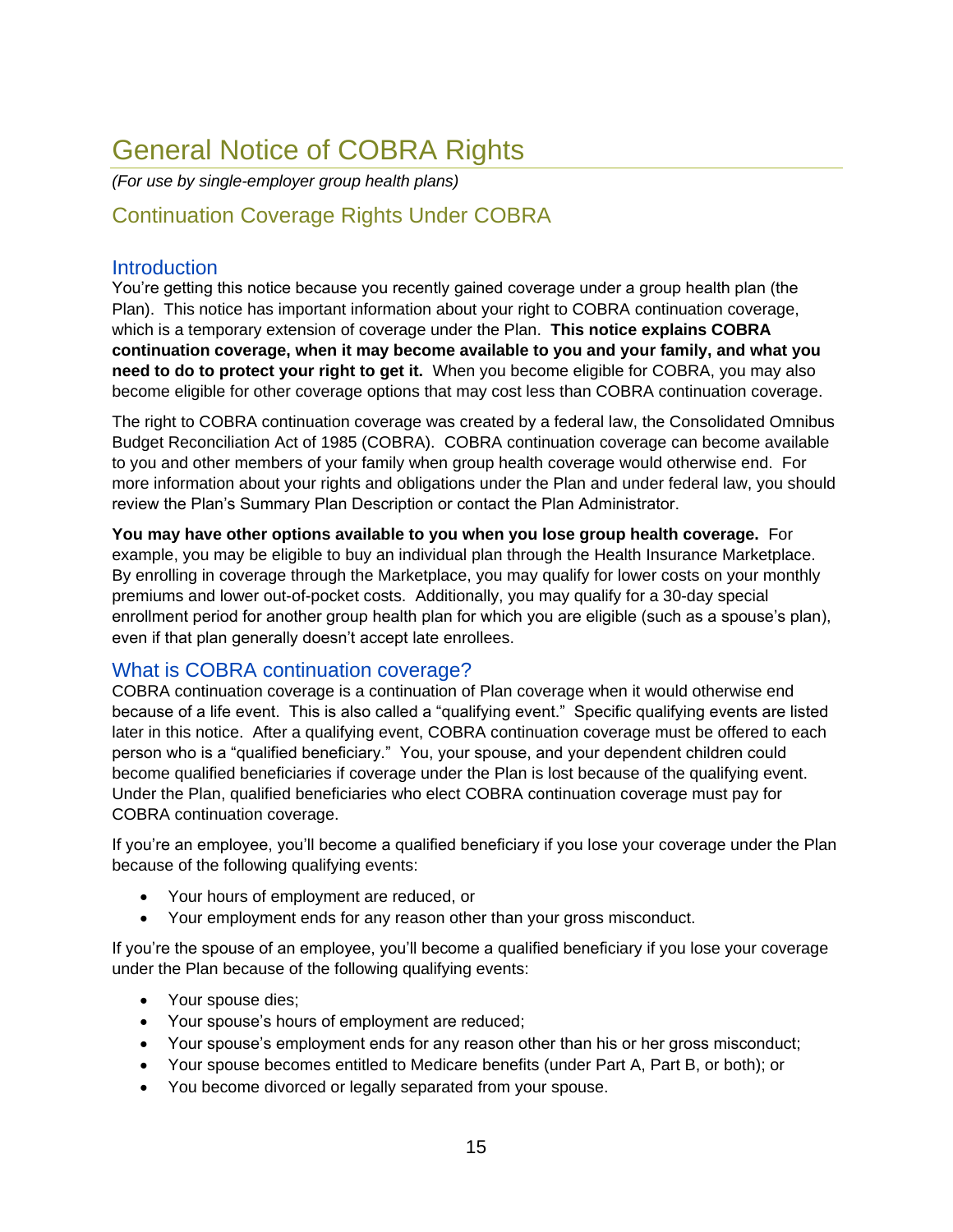Your dependent children will become qualified beneficiaries if they lose coverage under the Plan because of the following qualifying events:

- The parent-employee dies;
- The parent-employee's hours of employment are reduced;
- The parent-employee's employment ends for any reason other than his or her gross misconduct;
- The parent-employee becomes entitled to Medicare benefits (Part A, Part B, or both);
- The parents become divorced or legally separated; or
- The child stops being eligible for coverage under the Plan as a "dependent child."

#### When is COBRA continuation coverage available?

The Plan will offer COBRA continuation coverage to qualified beneficiaries only after the Plan Administrator has been notified that a qualifying event has occurred. The employer must notify the Plan Administrator of the following qualifying events:

- The end of employment or reduction of hours of employment;
- Death of the employee;
- The employee's becoming entitled to Medicare benefits (under Part A, Part B, or both).

**For all other qualifying events (divorce or legal separation of the employee and spouse or a dependent child's losing eligibility for coverage as a dependent child), you must notify the Plan Administrator within 60 days after the qualifying event occurs. You must provide this notice to:** 

**Sam Vogt 850 Silas Deane Highway Wethersfield, CT 06109 860-610-0400 Svogt@preftherapy.com**

#### How is COBRA continuation coverage provided?

Once the Plan Administrator receives notice that a qualifying event has occurred, COBRA continuation coverage will be offered to each of the qualified beneficiaries. Each qualified beneficiary will have an independent right to elect COBRA continuation coverage. Covered employees may elect COBRA continuation coverage on behalf of their spouses, and parents may elect COBRA continuation coverage on behalf of their children.

COBRA continuation coverage is a temporary continuation of coverage that generally lasts for 18 months due to employment termination or reduction of hours of work. Certain qualifying events, or a second qualifying event during the initial period of coverage, may permit a beneficiary to receive a maximum of 36 months of coverage.

There are also ways in which this 18-month period of COBRA continuation coverage can be extended:

#### Disability extension of 18-month period of COBRA continuation coverage

If you or anyone in your family covered under the Plan is determined by Social Security to be disabled and you notify the Plan Administrator in a timely fashion, you and your entire family may be entitled to get up to an additional 11 months of COBRA continuation coverage, for a maximum of 29 months. The disability would have to have started at some time before the 60th day of COBRA continuation coverage and must last at least until the end of the 18-month period of COBRA continuation coverage.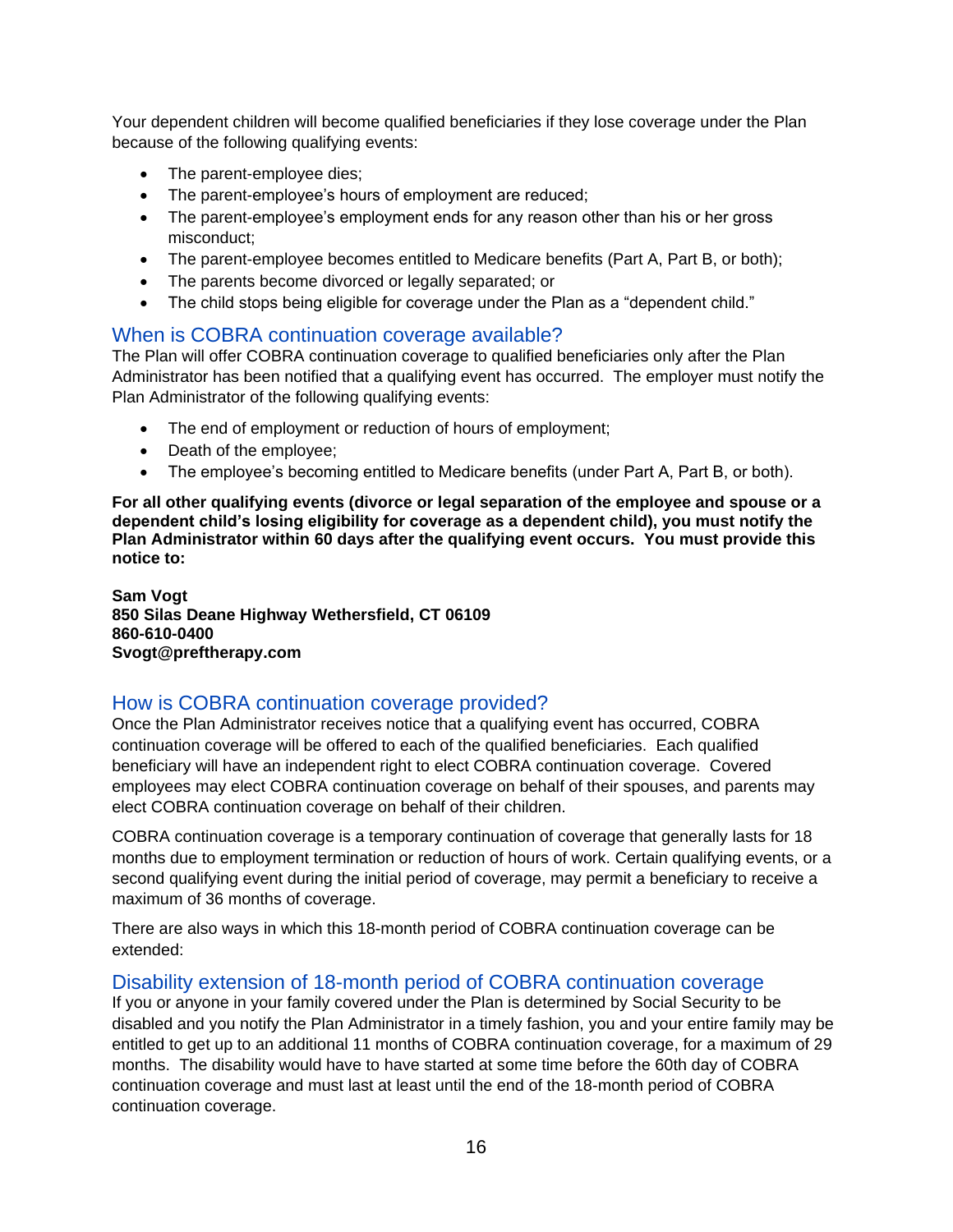### Second qualifying event extension of 18-month period of continuation coverage

If your family experiences another qualifying event during the 18 months of COBRA continuation coverage, the spouse and dependent children in your family can get up to 18 additional months of COBRA continuation coverage, for a maximum of 36 months, if the Plan is properly notified about the second qualifying event. This extension may be available to the spouse and any dependent children getting COBRA continuation coverage if the employee or former employee dies; becomes entitled to Medicare benefits (under Part A, Part B, or both); gets divorced or legally separated; or if the dependent child stops being eligible under the Plan as a dependent child. This extension is only available if the second qualifying event would have caused the spouse or dependent child to lose coverage under the Plan had the first qualifying event not occurred.

#### Are there other coverage options besides COBRA Continuation Coverage?

Yes. Instead of enrolling in COBRA continuation coverage, there may be other coverage options for you and your family through the Health Insurance Marketplace, Medicaid, Children's Health [Insurance Program \(CHIP\),](https://www.healthcare.gov/are-my-children-eligible-for-chip) or other group health plan coverage options (such as a spouse's plan) through what is called a "special enrollment period." Some of these options may cost less than COBRA continuation coverage. You can learn more about many of these options at [www.healthcare.gov.](http://www.healthcare.gov/)

#### Can I enroll in Medicare instead of COBRA continuation coverage after my group health plan coverage ends?

In general, if you don't enroll in Medicare Part A or B when you are first eligible because you are still employed, after the Medicare initial enrollment period, you have an 8-month special enrollment period<sup>6</sup> to sign up for Medicare Part A or B, beginning on the earlier of

- The month after your employment ends; or
- The month after group health plan coverage based on current employment ends.

If you don't enroll in Medicare and elect COBRA continuation coverage instead, you may have to pay a Part B late enrollment penalty and you may have a gap in coverage if you decide you want Part B later. If you elect COBRA continuation coverage and later enroll in Medicare Part A or B before the COBRA continuation coverage ends, the Plan may terminate your continuation coverage. However, if Medicare Part A or B is effective on or before the date of the COBRA election, COBRA coverage may not be discontinued on account of Medicare entitlement, even if you enroll in the other part of Medicare after the date of the election of COBRA coverage.

If you are enrolled in both COBRA continuation coverage and Medicare, Medicare will generally pay first (primary payer) and COBRA continuation coverage will pay second. Certain plans may pay as if secondary to Medicare, even if you are not enrolled in Medicare.

For more information visit [https://www.medicare.gov/medicare-and-you.](https://www.medicare.gov/medicare-and-you)

#### If you have questions

Questions concerning your Plan or your COBRA continuation coverage rights should be addressed to the contact or contacts identified below. For more information about your rights under the Employee Retirement Income Security Act (ERISA), including COBRA, the Patient Protection and

<sup>6</sup> [https://www.medicare.gov/sign-up-change-plans/how-do-i-get-parts-a-b/part-a-part-b-sign-up-periods.](https://www.medicare.gov/sign-up-change-plans/how-do-i-get-parts-a-b/part-a-part-b-sign-up-periods)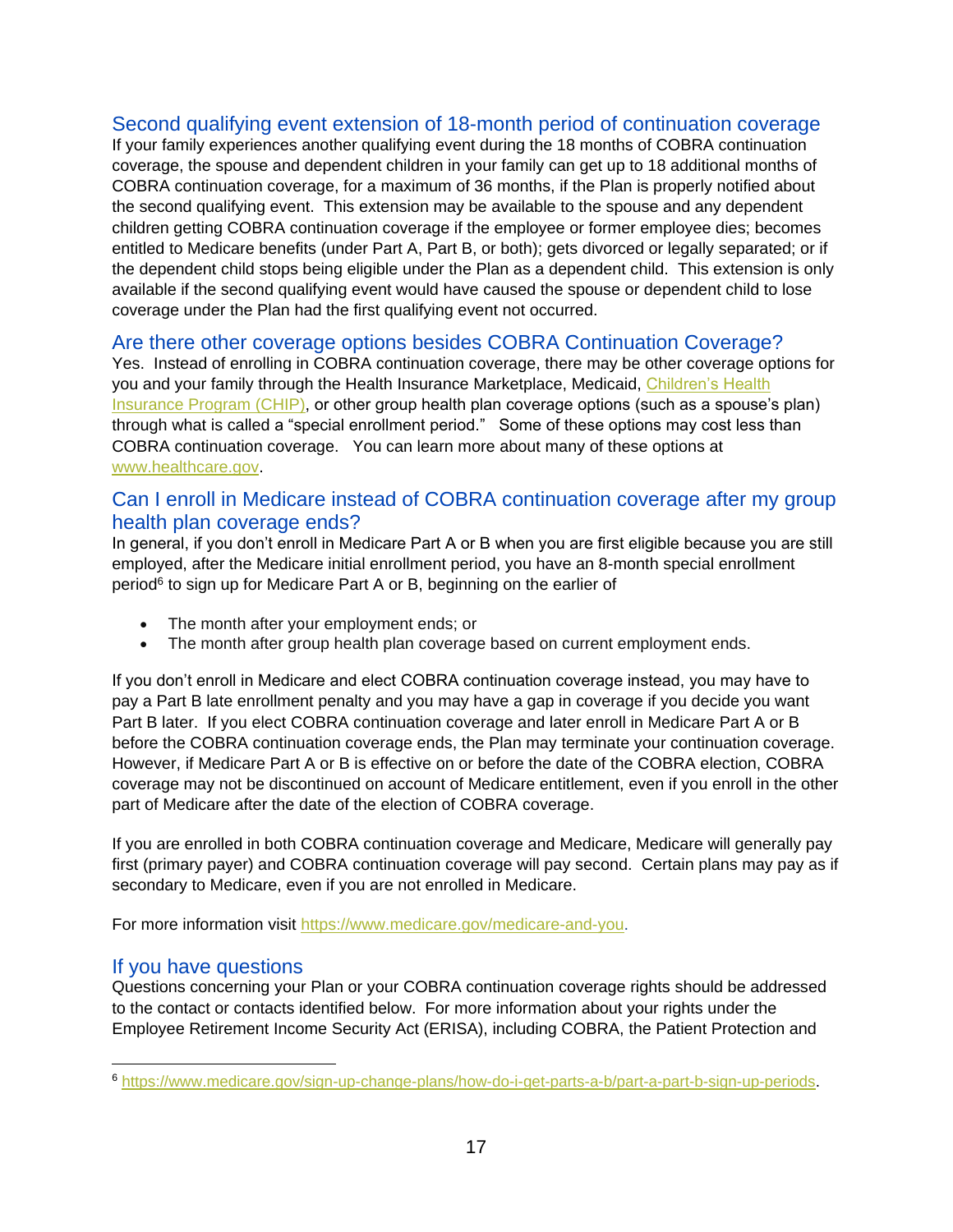Affordable Care Act, and other laws affecting group health plans, contact the nearest Regional or District Office of the U.S. Department of Labor's Employee Benefits Security Administration (EBSA) in your area or visit www.dol.gov/ebsa. (Addresses and phone numbers of Regional and District EBSA Offices are available through EBSA's website.) For more information about the Marketplace, visit [www.healthcare.gov.](http://www.healthcare.gov/)

#### Keep your Plan informed of address changes

To protect your family's rights, let the Plan Administrator know about any changes in the addresses of family members.You should also keep a copy, for your records, of any notices you send to the Plan Administrator.

#### Plan contact information

Sam Vogt 850 Silas Deane Highway Wethersfield, CT 06109 860-610-0400 Svogt@preftherapy.com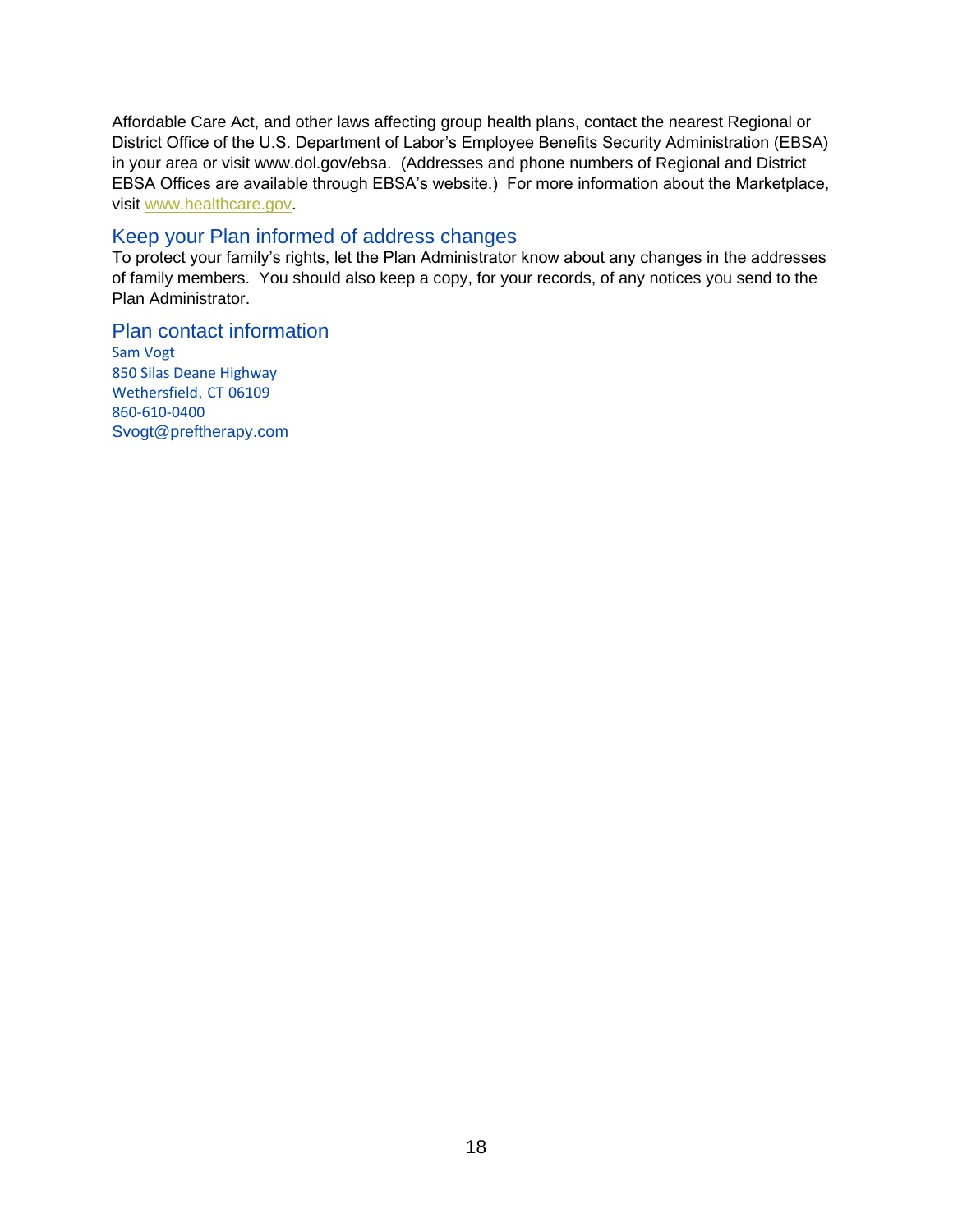# General FMLA Notice

# **EMPLOYEE RIGHTS UNDER THE FAMILY AND MEDICAL LEAVE ACT**

## The United States Department of Labor Wage and Hour Division

#### Leave Entitlements

Eligible employees who work for a covered employer can take up to 12 weeks of unpaid, job-protected leave in a 12-month period for the following reasons:

- The birth of a child or placement of a child for adoption or foster care;
- To bond with a child (leave must be taken within 1 year of the child's birth or placement);
- To care for the employee's spouse, child, or parent who has a qualifying serious health condition;
- For the employee's own qualifying serious health condition that makes the employee unable to perform the employee's job;
- For qualifying exigencies related to the foreign deployment of a military member who is the employee's spouse, child, or parent.

An eligible employee who is a covered servicemember's spouse, child, parent, or next of kin may also take up to 26 weeks of FMLA leave in a single 12-month period to care for the servicemember with a serious injury or illness.

An employee does not need to use leave in one block. When it is medically necessary or otherwise permitted, employees may take leave intermittently or on a reduced schedule.

Employees may choose, or an employer may require, use of accrued paid leave while taking FMLA leave. If an employee substitutes accrued paid leave for FMLA leave, the employee must comply with the employer's normal paid leave policies.

#### Benefits & Protections

While employees are on FMLA leave, employers must continue health insurance coverage as if the employees were not on leave.

Upon return from FMLA leave, most employees must be restored to the same job or one nearly identical to it with equivalent pay, benefits, and other employment terms and conditions.

An employer may not interfere with an individual's FMLA rights or retaliate against someone for using or trying to use FMLA leave, opposing any practice made unlawful by the FMLA, or being involved in any proceeding under or related to the FMLA.

#### Eligibility Requirements

An employee who works for a covered employer must meet three criteria in order to be eligible for FMLA leave. The employee must:

- Have worked for the employer for at least 12 months;
- Have at least 1,250 hours of service in the 12 months before taking leave;\* and
- Work at a location where the employer has at least 50 employees within 75 miles of the employee's worksite.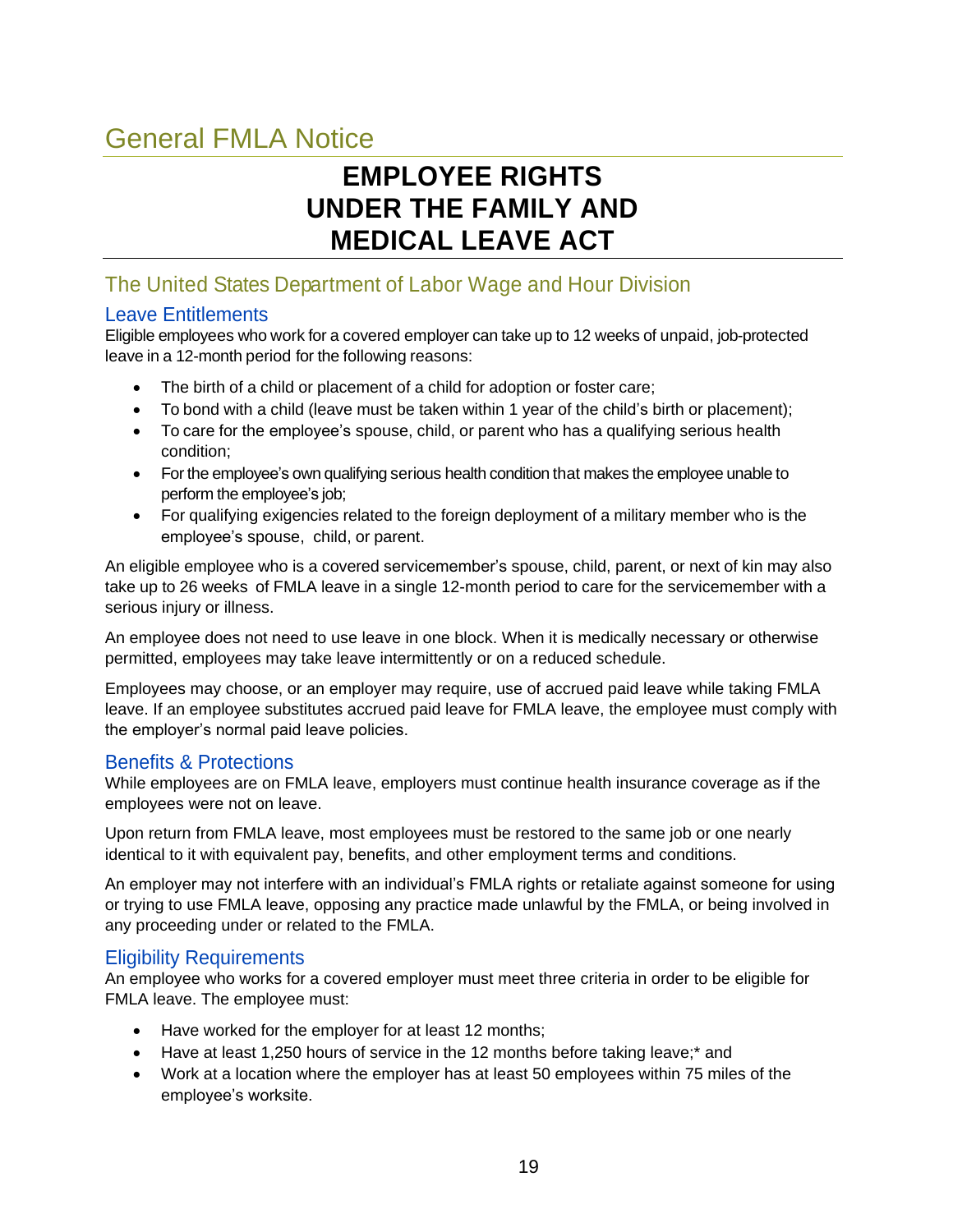\*Special "hours of service" requirements apply to airline flight crew employees.

#### Requesting Leave

Generally, employees must give 30-days' advance notice of the need for FMLA leave. If it is not possible to give 30-days' notice, an employee must notify the employer as soon as possible and, generally, follow the employer's usual procedures.

Employees do not have to share a medical diagnosis, but must provide enough information to the employer so it can determine if the leave qualifies for FMLA protection. Sufficient information could include informing an employer that the employee is or will be unable to perform his or her job functions, that a family member cannot perform daily activities, or that hospitalization or continuing medical treatment is necessary. Employees must inform the employer if the need for leave is for a reason for which FMLA leave was previously taken or certified.

Employers can require a certification or periodic recertification supporting the need for leave. If the employer determines that the certification is incomplete, it must provide a written notice indicating what additional information is required.

#### Employer Responsibilities

Once an employer becomes aware that an employee's need for leave is for a reason that may qualify under the FMLA, the employer must notify the employee if he or she is eligible for FMLA leave and, if eligible, must also provide a notice of rights and responsibilities under the FMLA. If the employee is not eligible, the employer must provide a reason for ineligibility.

Employers must notify its employees if leave will be designated as FMLA leave, and if so, how much leave will be designated as FMLA leave.

#### **Enforcement**

Employees may file a complaint with the U.S. Department of Labor, Wage and Hour Division, or may bring a private lawsuit against an employer.

The FMLA does not affect any federal or state law prohibiting discrimination or supersede any state or local law or collective bargaining agreement that provides greater family or medical leave rights.

> For additional information or to file a complaint: **1-866-4-USWAGE** (1-866-487-9243) TTY: 1-877-889-5627 [www.dol.gov/whd](http://www.dol.gov/whd) U.S. Department of Labor | Wage and Hour Division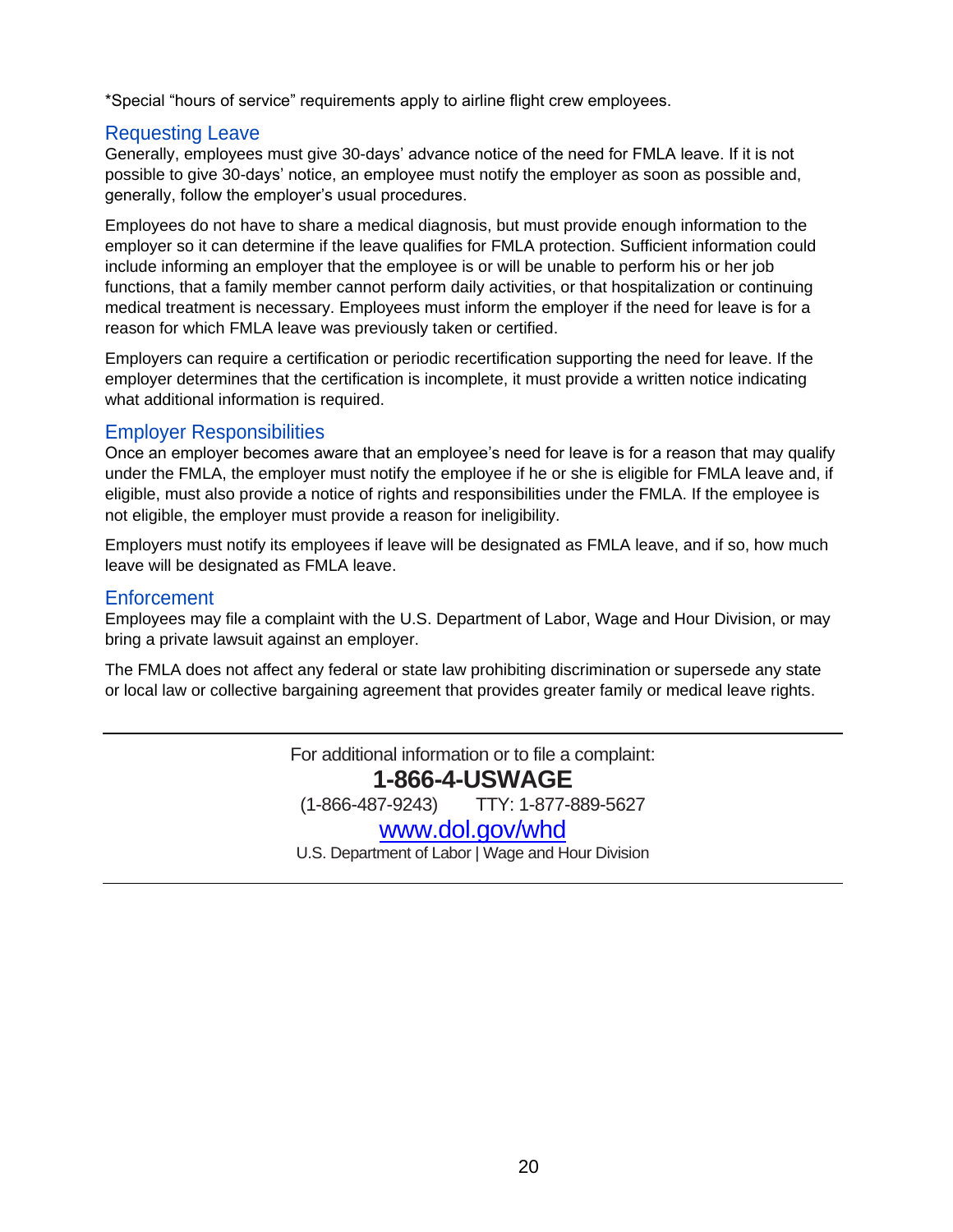## USERRA Notice

#### *Your Rights Under USERRA*

## A. The Uniformed Services Employment and Reemployment Rights Act

USERRA protects the job rights of individuals who voluntarily or involuntarily leave employment positions to undertake military service or certain types of service in the National Disaster Medical System. USERRA also prohibits employers from discriminating against past and present members of the uniformed services, and applicants to the uniformed services.

## B. Reemployment Rights

You have the right to be reemployed in your civilian job if you leave that job to perform service in the uniformed service and:

- You ensure that your employer receives advance written or verbal notice of your service;
- You have five years or less of cumulative service in the uniformed services while with that particular employer;
- You return to work or apply for reemployment in a timely manner after conclusion of service; and
- You have not been separated from service with a disqualifying discharge or under other than honorable conditions.

If you are eligible to be reemployed, you must be restored to the job and benefits you would have attained if you had not been absent due to military service or, in some cases, a comparable job.

## C. Right To Be Free From Discrimination and Retaliation

If you:

- Are a past or present member of the uniformed service;
- Have applied for membership in the uniformed service; or
- Are obligated to serve in the uniformed service
- Then an employer may not deny you
	- Initial employment;
	- Reemployment;
	- Retention in employment;
	- Promotion; or
	- Any benefit of employment

Because of this status.

In addition, an employer may not retaliate against anyone assisting in the enforcement of USERRA rights, including testifying or making a statement in connection with a proceeding under USERRA, even if that person has no service connection.